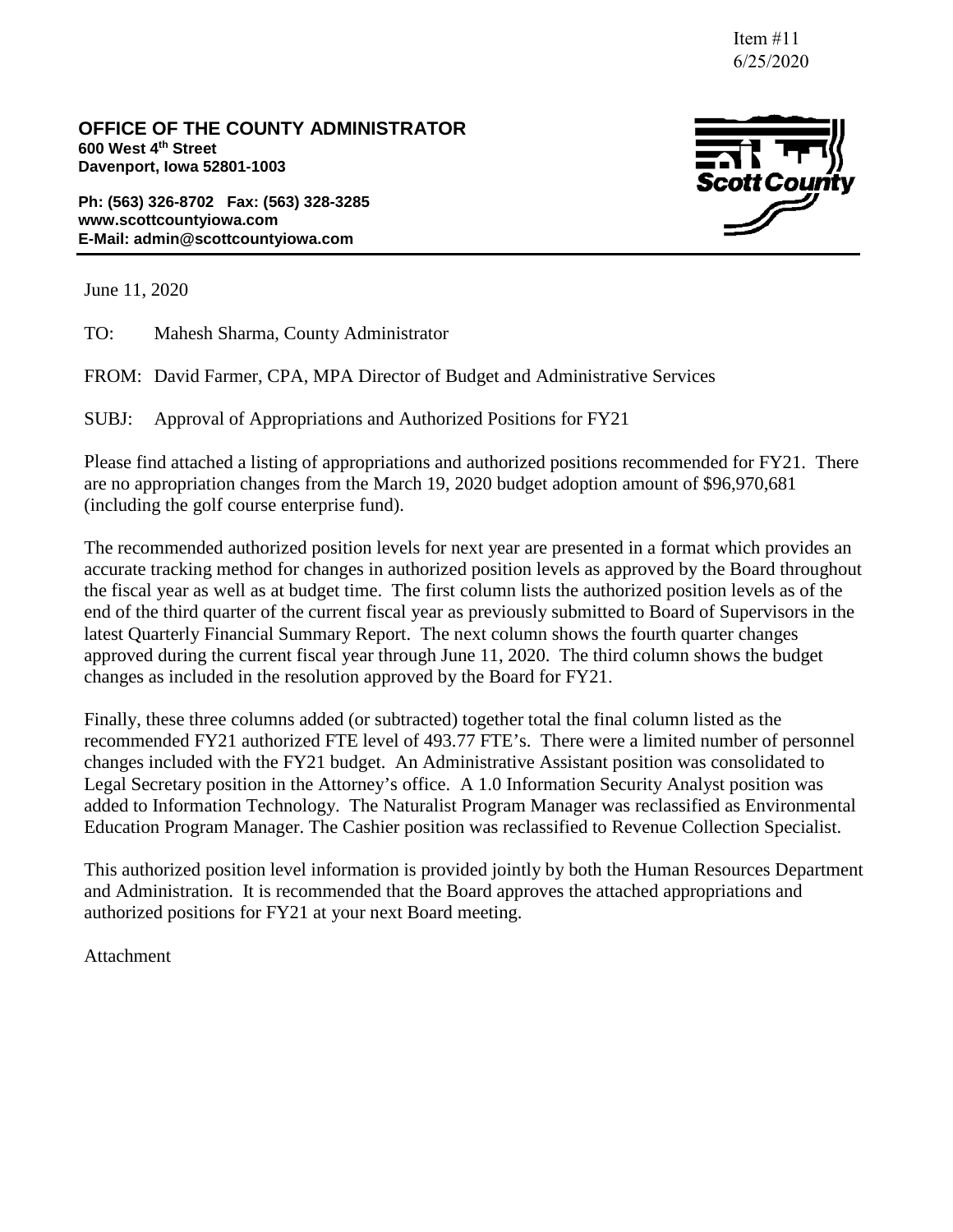#### **SCOTT COUNTY FY21 APPROPRIATIONS AND AUTHORIZED POSITIONS TABLE OF CONTENTS**

|                                 |                                                   | Page           |
|---------------------------------|---------------------------------------------------|----------------|
| <b>Personnel Summary</b>        |                                                   | 2              |
| <b>Personnel Summary Detail</b> | Administration                                    | 3              |
|                                 | Attorney                                          | 3              |
|                                 | Auditor                                           | 4              |
|                                 | <b>Information Technology</b>                     | 4              |
|                                 | <b>Facility and Support Services</b>              | 5              |
|                                 | <b>Community Services</b>                         | 5              |
|                                 | Conservation                                      | 6              |
|                                 | <b>Glynns Creek</b>                               | 6              |
|                                 | Health                                            | $\overline{7}$ |
|                                 | <b>Human Resources</b>                            | $\overline{7}$ |
|                                 | Juvenile Detention Center                         | $\overline{7}$ |
|                                 | Planning & Development                            | 8              |
|                                 | Recorder                                          | 8              |
|                                 | Secondary Roads                                   | 9              |
|                                 | Sheriff                                           | 10             |
|                                 | Supervisors, Board of                             | 10             |
|                                 | Treasurer                                         | 11             |
|                                 |                                                   |                |
| <b>Appropriations Summary</b>   |                                                   | 12             |
| <b>Appropriations Detail</b>    | Administration                                    | 13             |
|                                 | Attorney                                          | 13             |
|                                 | Auditor                                           | 13             |
|                                 | Capital Improvements                              | 13             |
|                                 | <b>Community Services</b>                         | 14             |
|                                 | Conservation                                      | 14             |
|                                 | <b>Glynns Creek</b>                               | 14             |
|                                 | <b>Debt Service</b>                               | 15             |
|                                 | <b>Facility and Support Services</b>              | 15             |
|                                 | Health                                            | 15             |
|                                 | <b>Human Resources</b>                            | 16             |
|                                 | <b>Information Technology</b>                     | 16             |
|                                 | Juvenile Detention Center                         | 16             |
|                                 |                                                   | 17             |
|                                 | Non-Departmental                                  |                |
|                                 | Planning & Development                            | 17             |
|                                 | Recorder                                          | 17             |
|                                 | Secondary Roads<br><b>Sheriff</b>                 | 18             |
|                                 |                                                   | 18             |
|                                 | Supervisors, Board of                             | 18<br>19       |
|                                 | Treasurer                                         |                |
| <b>Authorized Agencies</b>      | <b>Bi-State Planning Commission</b>               | 19             |
|                                 | Center for Alcohol/Drug Services                  | 19             |
|                                 | Center For Active Seniors, Inc.                   | 19             |
|                                 | <b>Community Health Care</b>                      | 20             |
|                                 | Durant Volunteer Ambulance                        | 20             |
|                                 | <b>Emergency Management Agency</b>                | 20             |
|                                 | <b>Humane Society</b>                             | 20             |
|                                 | Library                                           | 20             |
|                                 | Medic Ambulance                                   | 21             |
|                                 | QC Convention/Visitors Bureau (Visit Quad Cities) | 21             |
|                                 | QC Chamber/QC First                               | 21             |
|                                 |                                                   |                |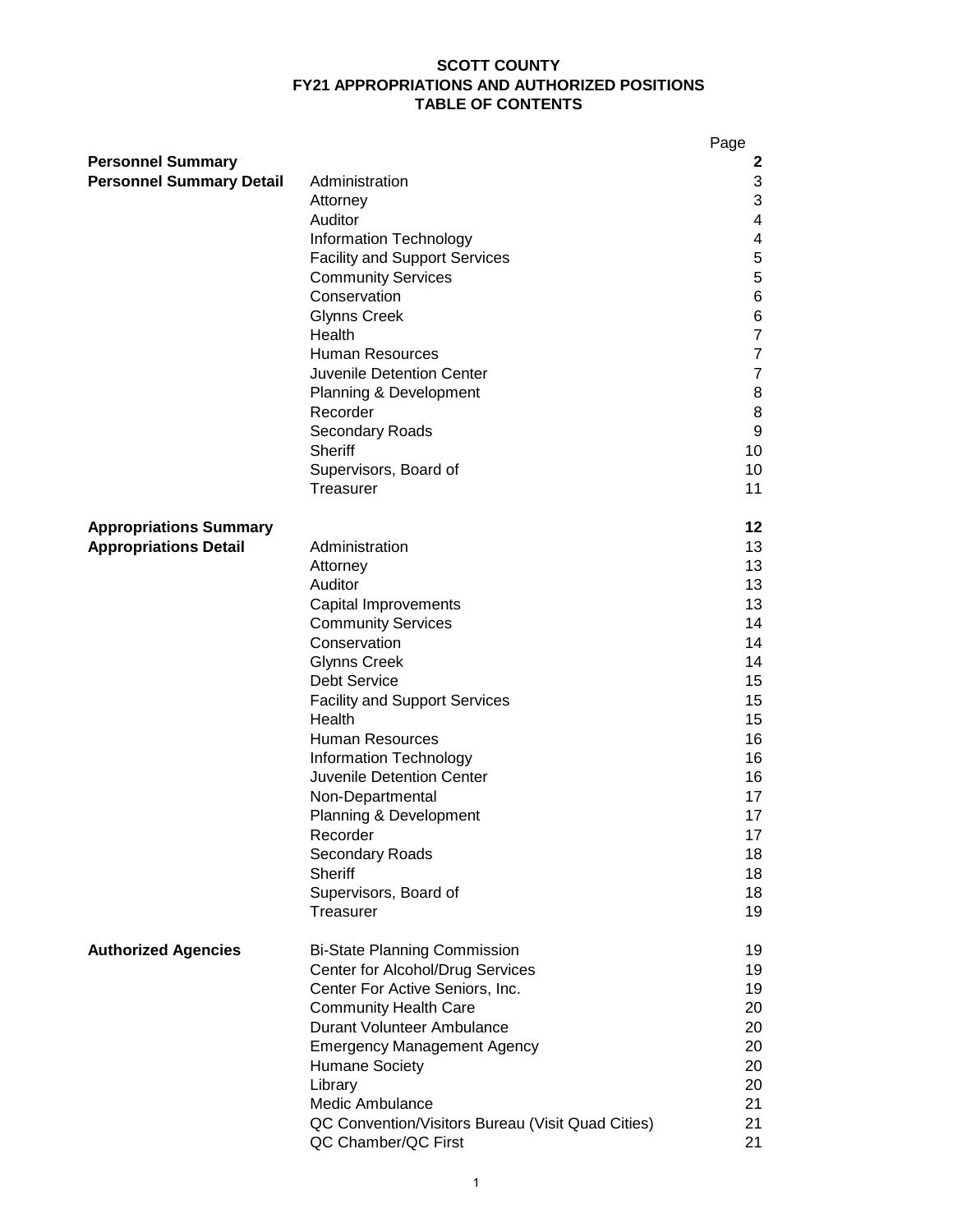# **PERSONNEL SUMMARY (FTE's)**

|                                        | <b>FY20</b>       | <b>FY20</b>               | <b>FY21</b>                     | <b>FY21</b>            |
|----------------------------------------|-------------------|---------------------------|---------------------------------|------------------------|
| <b>Department</b>                      | as of<br>03/31/20 | 4th QTR<br><b>Changes</b> | <b>Budget</b><br><b>Changes</b> | Adjusted<br><b>FTE</b> |
|                                        |                   |                           |                                 |                        |
| Administration                         | 5.50              |                           |                                 | 5.50                   |
| Attorney                               | 34.50             |                           |                                 | 34.50                  |
| Auditor                                | 14.50             |                           |                                 | 14.50                  |
| Information Technology                 | 16.00             | $\blacksquare$            | 1.00                            | 17.00                  |
| <b>Facilities and Support Services</b> | 30.12             |                           |                                 | 30.12                  |
| <b>Community Services</b>              | 11.00             |                           |                                 | 11.00                  |
| Conservation (net of golf course)      | 49.10             |                           |                                 | 49.10                  |
| Health                                 | 48.07             |                           |                                 | 48.07                  |
| <b>Human Resources</b>                 | 3.50              |                           |                                 | 3.50                   |
| Juvenile Detention Services            | 16.90             |                           |                                 | 16.90                  |
| Planning & Development                 | 5.00              |                           |                                 | 5.00                   |
| Recorder                               | 10.50             |                           |                                 | 10.50                  |
| Secondary Roads                        | 37.30             |                           |                                 | 37.30                  |
| Sheriff                                | 160.80            |                           |                                 | 160.80                 |
| Supervisors                            | 5.00              |                           |                                 | 5.00                   |
| Treasurer                              | 28.00             |                           |                                 | 28.00                  |
| <b>SUBTOTAL</b>                        | 475.79            |                           | 1.00                            | 476.79                 |
| Golf Course Enterprise                 | 16.98             |                           |                                 | 16.98                  |
| <b>TOTAL</b>                           | 492.77            |                           | 1.00                            | 493.77                 |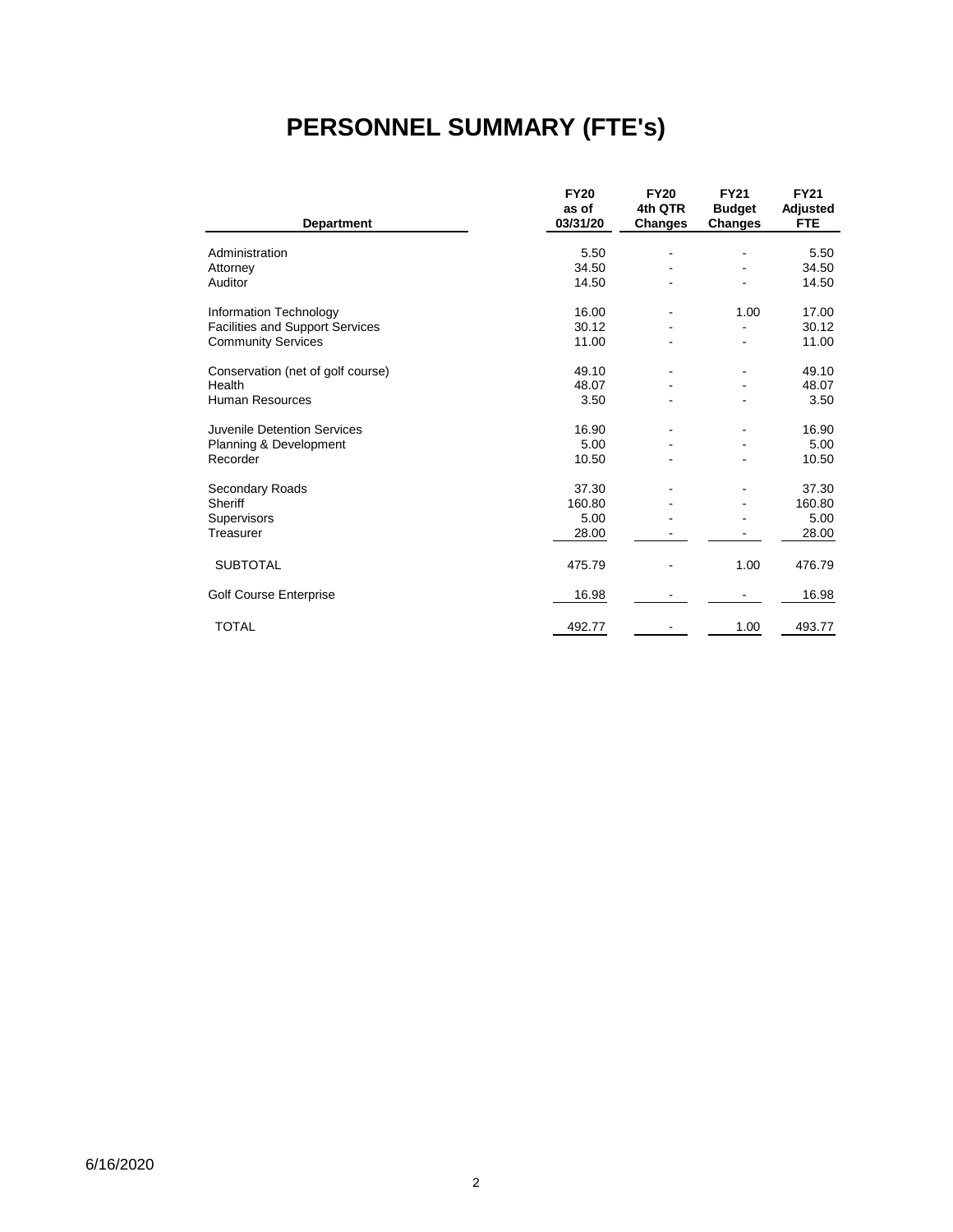| <b>ORGANIZATION: Administration</b>                     | <b>FY20</b> | <b>FY20</b> | <b>FY21</b>    | <b>FY21</b>    |
|---------------------------------------------------------|-------------|-------------|----------------|----------------|
|                                                         | as of       | 4th QTR     | <b>Budget</b>  | Adjusted       |
| POSITIONS:                                              | 03/31/20    | Changes     | <b>Changes</b> | <b>FTE</b>     |
|                                                         |             |             |                |                |
| N County Administrator                                  | 1.00        |             |                | 1.00           |
| 41-Non-Rep Asst. Co. Administrator/HR Director          | 0.50        |             |                | 0.50           |
| 37-Non-Rep Budget and Administrative Services Director  | 1.00        |             |                | 1.00           |
| 27-Non-Rep ERP and Budget Analyst                       | 1.00        |             |                | 1.00           |
| 25-Non-Rep Purchasing Specialist                        | 1.00        |             |                | 1.00           |
| 25-Non-Rep Executive Assistant                          | 1.00        |             |                | 1.00           |
| <b>Total Positions</b>                                  | 5.50        |             |                | 5.50           |
|                                                         |             |             |                |                |
| <b>ORGANIZATION: Attorney</b>                           | <b>FY20</b> | <b>FY20</b> | <b>FY21</b>    | <b>FY21</b>    |
|                                                         | as of       | 4th QTR     | <b>Budget</b>  | Adjusted       |
| <b>POSITIONS:</b>                                       | 03/31/20    | Changes     | <b>Changes</b> | <b>FTE</b>     |
|                                                         |             |             |                |                |
| X County Attorney                                       | 1.00        |             |                | 1.00           |
| X First Assistant Attorney                              | 1.00        |             |                | 1.00           |
| 36-Non-Rep Senior Assistant Attorney                    | 7.00        |             |                | 7.00           |
| 30-Non-Rep Office Administrator                         | 1.00        |             |                | 1.00           |
| 32-Non-Rep Risk Manager                                 | 1.00        |             |                | 1.00           |
| 32-Non-Rep Assistant Attorney                           | 7.00        |             |                | 7.00           |
| 28-Non-Rep Investigator                                 | 1.00        |             |                | 1.00           |
| 27-Non-Rep Case Expeditor                               | 1.00        |             |                | 1.00           |
| 27-Non-Rep Paralegal Audio/Visual Production Specialist | 1.00        |             |                | 1.00           |
| 26-Non-Rep Paralegal                                    | 1.00        |             |                | 1.00           |
| 26-Non-Rep Paralegal/Executive Secretary                | 1.00        |             |                | 1.00           |
| 22-AFSCME Intake Coordinator                            | 1.00        |             |                | 1.00           |
| 21-AFSCME Fine Collections Specialist                   | 2.00        |             |                | 2.00           |
| 21-AFSCME Administrative Assistant                      | 1.00        |             | (1.00)         | $\blacksquare$ |
| 21-AFSCME Legal Secretary                               | 2.00        |             | 1.00           | 3.00           |
| 20-AFSCME Senior Victim and Witness Coordinator         | 1.00        |             |                | 1.00           |
| 20-AFSCME Victim and Witness Specialist                 | 1.00        |             |                | 1.00           |
| 18-AFSCME Seinior Office Assistant                      | 2.00        |             |                | 2.00           |
| 18-AFSCME Office Assistant                              | 1.00        |             |                | 1.00           |
| Z Summer Law Clerk                                      | 0.50        |             |                | 0.50           |
| <b>Total Positions</b>                                  | 34.50       |             |                | 34.50          |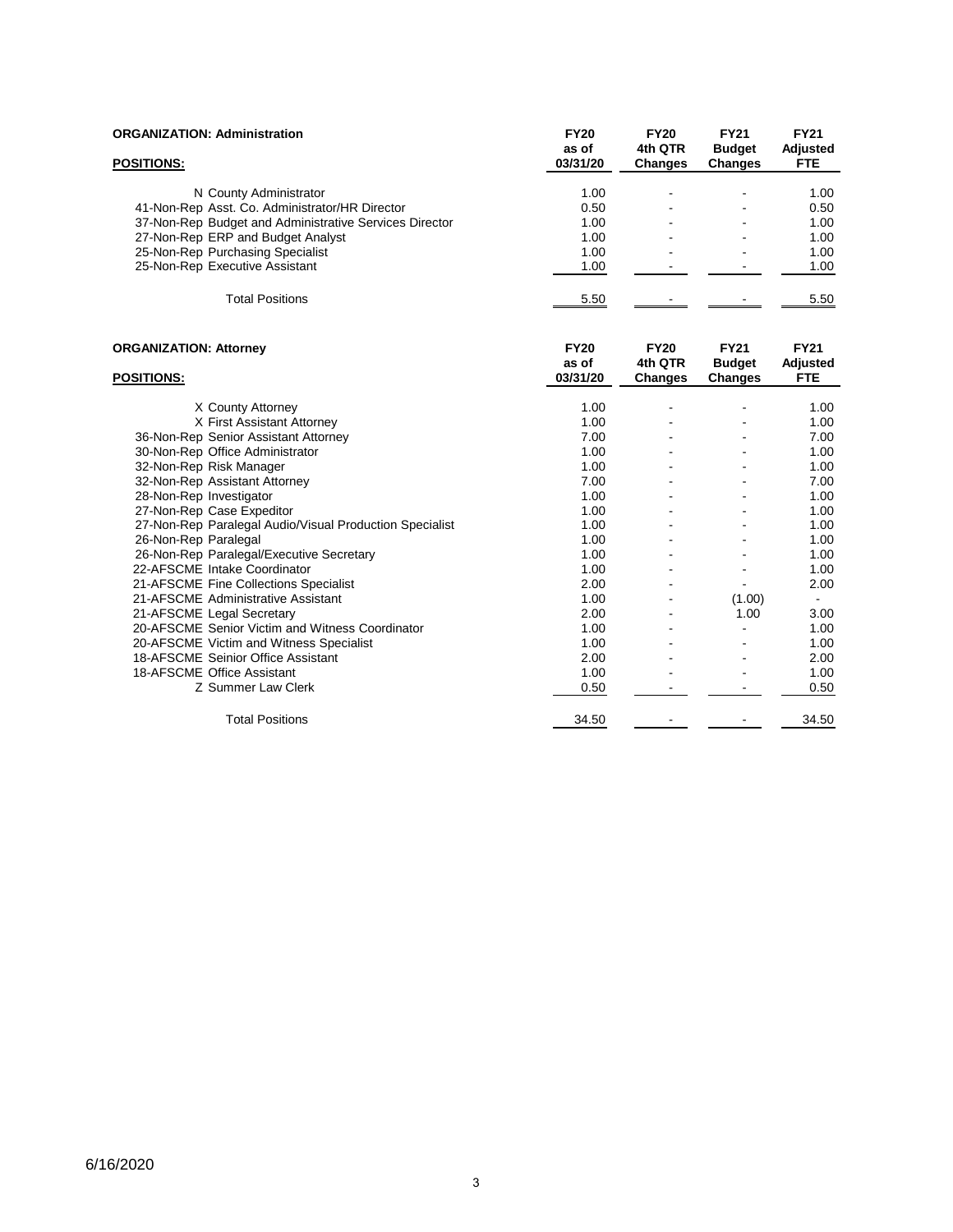| <b>ORGANIZATION: Auditor</b>                           | <b>FY20</b><br>as of | <b>FY20</b><br>4th QTR | <b>FY21</b><br><b>Budget</b> | <b>FY21</b><br>Adjusted |
|--------------------------------------------------------|----------------------|------------------------|------------------------------|-------------------------|
| <b>POSITIONS:</b>                                      | 03/31/20             | Changes                | <b>Changes</b>               | <b>FTE</b>              |
| X Auditor                                              | 1.00                 |                        |                              | 1.00                    |
| X Deputy Auditor-Tax                                   | 1.00                 |                        |                              | 1.00                    |
| 36-Non-Rep Accounting & Tax Manager                    | 1.00                 |                        |                              | 1.00                    |
| 33-Non-Rep Operations Manager-Auditor                  | 1.00                 |                        |                              | 1.00                    |
| 26-AFSCME Elections Supervisor                         | 1.00                 |                        |                              | 1.00                    |
| 24-Non-Rep GIS/Elecions Systems Technician             | 1.00                 |                        |                              | 1.00                    |
| 23-Non-Rep Payroll Specialist                          | 2.00                 |                        |                              | 2.00                    |
| 21-AFSCME Accounts Payable Specialist                  | 1.50                 |                        |                              | 1.50                    |
| 19-AFSCME Senior Elections Clerk                       | 2.00                 |                        |                              | 2.00                    |
| 19-Non-Rep Official Records Clerk                      | 1.00                 |                        |                              | 1.00                    |
| 19-AFSCME Platroom Specialist                          | 1.00                 |                        |                              | 1.00                    |
| 16-AFSCME Elections Clerk                              | 1.00                 |                        |                              | 1.00                    |
| <b>Total Positions</b>                                 | 14.50                |                        |                              | 14.50                   |
| <b>ORGANIZATION: Information Technology</b>            | <b>FY20</b>          | <b>FY20</b>            | <b>FY21</b>                  | <b>FY21</b>             |
|                                                        | as of                | 4th QTR                | <b>Budget</b>                | Adjusted                |
| <b>POSITIONS:</b>                                      | 03/31/20             | Changes                | <b>Changes</b>               | <b>FTE</b>              |
| 37-Non-Rep Information Technology Director             | 1.00                 |                        |                              | 1.00                    |
| 34-Non-Rep GIS Manager                                 | 1.00                 |                        |                              | 1.00                    |
| 32-Non-Rep Network Infrastructure Manager              | 1.00                 |                        |                              | 1.00                    |
| 34-Non-Rep Programmer/Analyst Manager                  | 1.00                 |                        |                              | 1.00                    |
| 31-Non-Rep Information Security Analyst                |                      |                        | 1.00                         | 1.00                    |
| 31-Non-Rep Webmaster                                   | 1.00                 |                        |                              | 1.00                    |
| 31-Non-Rep Senior Programmer/Analyst                   | 1.00                 |                        |                              | 1.00                    |
| 28-Non-Rep Programmer/Analyst                          | 1.00                 |                        |                              | 1.00                    |
| 28-Non-Rep Network Systems Administrator               | 5.00                 |                        |                              | 5.00                    |
| 27-Non-Rep Technology Systems Specialist Public Safety | 1.00                 |                        |                              | 1.00                    |
| 27-Non-Rep GIS Analyst                                 | 1.00                 |                        |                              | 1.00                    |
| 21-Non-Rep Desktop Support Technician                  | 2.00                 |                        |                              | 2.00                    |
|                                                        |                      |                        |                              |                         |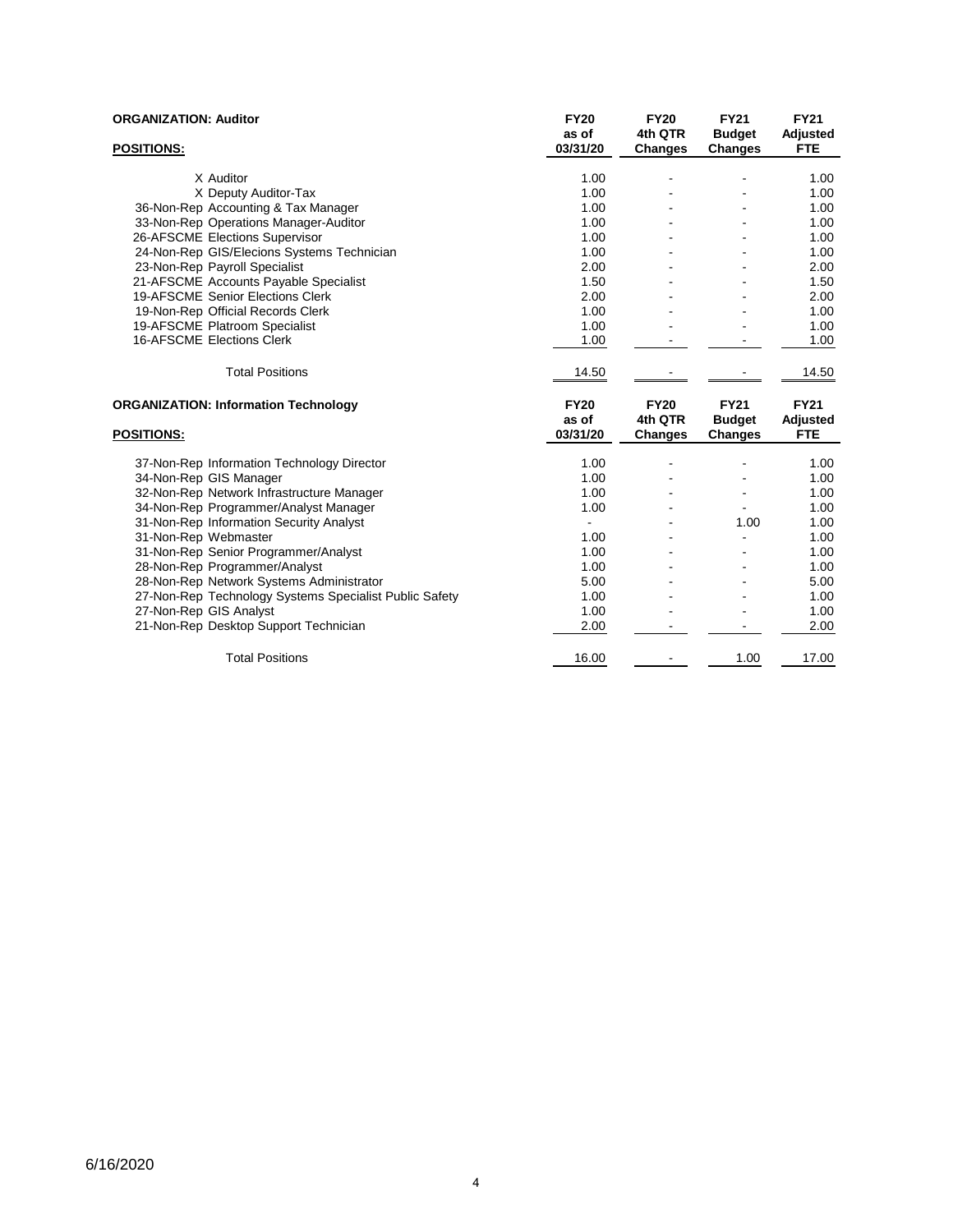| <b>ORGANIZATION: Facilities and Support Services</b>               | <b>FY20</b> | <b>FY20</b> | <b>FY21</b>   | <b>FY21</b> |
|--------------------------------------------------------------------|-------------|-------------|---------------|-------------|
|                                                                    | as of       | 4th QTR     | <b>Budget</b> | Adjusted    |
| <b>POSITIONS:</b>                                                  | 03/31/20    | Changes     | Changes       | <b>FTE</b>  |
|                                                                    |             |             |               |             |
| 37-Non-Rep Facility and Support Services Director                  | 1.00        |             |               | 1.00        |
| 27-Non-Rep Facilities Maintenance Manager                          | 1.00        |             |               | 1.00        |
| 23-AFSCME Electronic System Technician                             | 2.00        |             |               | 2.00        |
| 19-AFSCME Senior Facility Maintenance Worker                       | 4.00        |             |               | 4.00        |
| 19-AFSCME Facility Maintenance Worker                              | 2.00        |             |               | 2.00        |
| 18-AFSCME Senior Office Assistant                                  | 1.00        |             |               | 1.00        |
| 21-Non-Rep Custodial Supervisor                                    | 1.00        |             |               | 1.00        |
| 16-AFSCME Office Assistant                                         | 4.00        |             |               | 4.00        |
| 16-AFSCME Custodian                                                | 13.12       |             |               | 13.12       |
| 16-AFSCME Grounds Maintenance Worker                               | 1.00        |             |               | 1.00        |
| <b>Total Positions</b>                                             | 30.12       |             |               | 30.12       |
| <b>ORGANIZATION: Community Services</b>                            | <b>FY20</b> | <b>FY20</b> | <b>FY21</b>   | <b>FY21</b> |
|                                                                    | as of       | 4th QTR     | <b>Budget</b> | Adjusted    |
| <b>POSITIONS:</b>                                                  | 03/31/20    | Changes     | Changes       | <b>FTE</b>  |
| 37-Non-Rep Community Services Director                             | 1.00        |             |               | 1.00        |
| 29-Non-Rep Case Aide Supervisor/Coordinator of Disability Services | 1.00        |             |               | 1.00        |
| 29-Non-Rep Coordinator of Disability Services                      | 1.00        |             |               | 1.00        |
| 24-Non-Rep Mental Health Advocate                                  | 1.00        |             |               | 1.00        |
| 24-Non-Rep Veteran's Affairs Director                              | 1.00        |             |               | 1.00        |
| 23-Non-Rep Senior Administrative Assistant                         | 1.00        |             |               | 1.00        |
| 21-AFSCME Case Aide                                                | 2.00        |             |               | 2.00        |
| 18-AFSCME Senior Office Assistant                                  | 2.00        |             |               | 2.00        |
| 16-AFSCME Office Assistant                                         |             |             |               |             |
|                                                                    | 1.00        |             |               | 1.00        |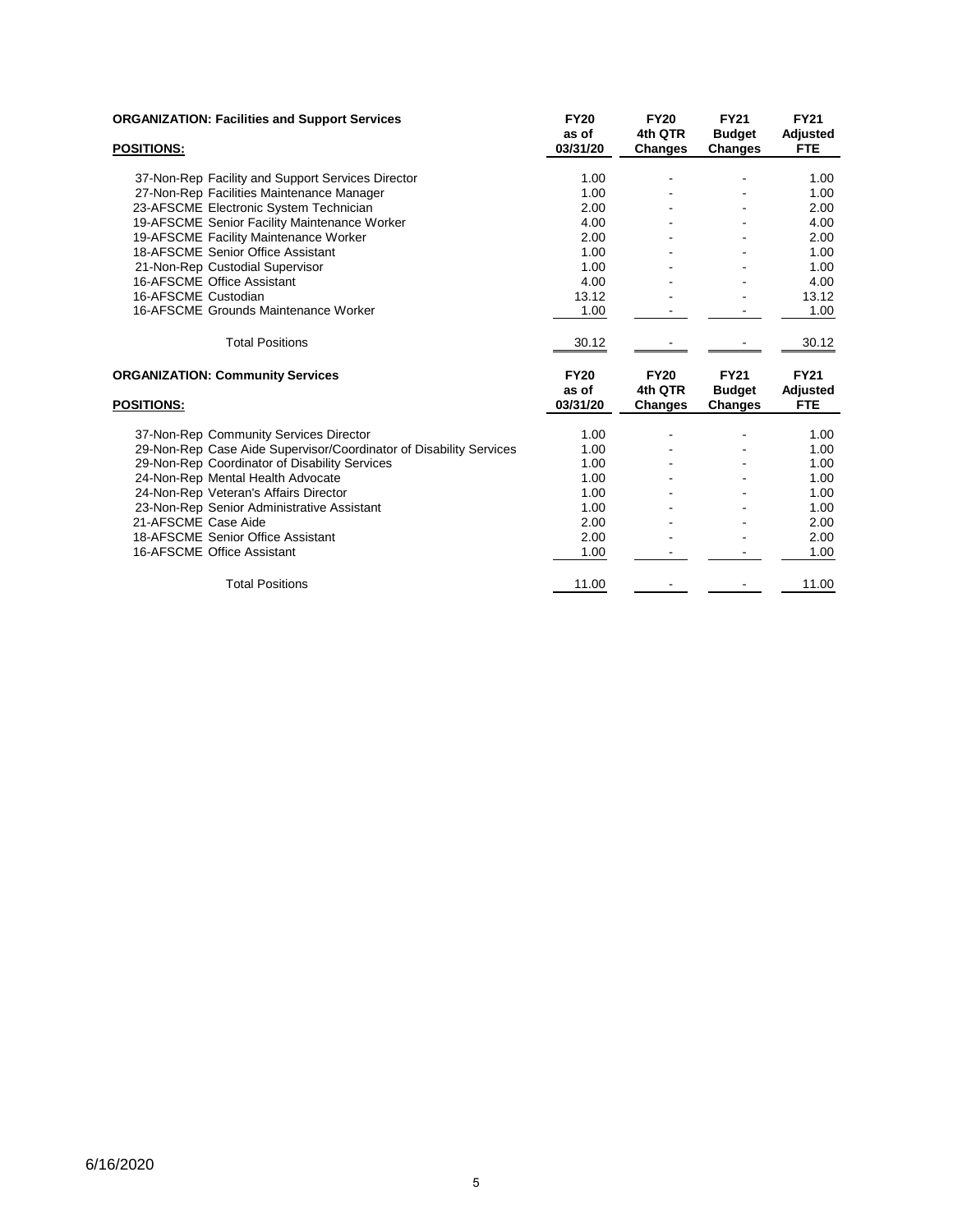| <u>POSITIONS:</u>     | <b>ORGANIZATION: Conservation (Net of Golf Operations)</b>           | <b>FY20</b><br>as of<br>03/31/20 | <b>FY20</b><br>4th QTR<br>Changes | <b>FY21</b><br><b>Budget</b><br><b>Changes</b> | <b>FY21</b><br>Adjusted<br><b>FTE</b> |
|-----------------------|----------------------------------------------------------------------|----------------------------------|-----------------------------------|------------------------------------------------|---------------------------------------|
|                       |                                                                      |                                  |                                   |                                                |                                       |
|                       | 38-Non-Rep Conservation Director                                     | 1.00                             |                                   |                                                | 1.00                                  |
|                       | 34-Non-Rep Deputy Conservation Director                              | 1.00                             |                                   |                                                | 1.00                                  |
|                       | 31-Non-Rep Park Manager                                              | 2.00                             |                                   |                                                | 2.00                                  |
|                       | 28-Non-Rep Environmental Education Program Manager                   | $\sim$                           |                                   | 1.00                                           | 1.00                                  |
|                       | 28-Non-Rep Naturalist Program Manager                                | 1.00                             |                                   | (1.00)                                         | $\blacksquare$                        |
|                       | 26-Non-Rep Roadside Vegetation Specialist                            | 0.25                             |                                   | $\blacksquare$                                 | 0.25                                  |
| 24-Non-Rep Naturalist |                                                                      | 2.00                             | $\overline{a}$                    | $\overline{a}$                                 | 2.00                                  |
|                       | 24-Non-Rep Park Ranger<br>23-Non-Rep Senior Administrative Assistant | 5.00<br>1.00                     | $\overline{a}$                    |                                                | 5.00<br>1.00                          |
|                       | 22-Non-Rep Parks Maintenance Crew Leader                             | 2.00                             |                                   |                                                | 2.00                                  |
|                       | 20-Non-Rep Pioneer Village Site Coordinator                          | 1.00                             |                                   |                                                | 1.00                                  |
|                       | 21-Non-Rep Equipment Mechanic                                        | 1.00                             |                                   |                                                | 1.00                                  |
|                       | 21-Non-Rep Park Maintenance Technician                               | 4.00                             |                                   |                                                | 4.00                                  |
|                       | 18-Non-Rep Senior Office Assistant                                   | 1.00                             |                                   |                                                | 1.00                                  |
|                       | 15-Non-Rep Cody Homestead Site Coordinator                           | 0.75                             | ÷.                                |                                                | 0.75                                  |
|                       | Z Seasonal Park Maintainance(WLP,SCP. PV)                            | 7.52                             |                                   |                                                | 7.52                                  |
|                       | Z Seasonal Pool/Beach Manager (SCP)                                  | 0.29                             | $\blacksquare$                    |                                                | 0.29                                  |
|                       | Z Seasonal Asst Pool/Beach Manager (SCP)                             | 0.21                             | $\blacksquare$                    |                                                | 0.21                                  |
|                       | Z Seasonal Lifeguard (WLP, SCP)                                      | 6.28                             |                                   |                                                | 6.28                                  |
|                       | Z Seasonal Concession Worker (SCP)                                   | 1.16                             |                                   |                                                | 1.16                                  |
|                       | Z Seasonal Concession Worker                                         | 1.80                             |                                   |                                                | 1.80                                  |
|                       | Z Seasonal Pool/Beach Manager (WLP)                                  | 0.29                             |                                   |                                                | 0.29                                  |
|                       | Z Seasonal Asst Pool/Beach Manager (WLP)                             | 0.23                             |                                   |                                                | 0.23                                  |
|                       | Z Seasonal Park Patrol (WLP, SCP)                                    | 2.17                             |                                   |                                                | 2.17                                  |
|                       | Z Seasonal Park Attendants (WLP, SCP, BSP)                           | 2.95                             |                                   |                                                | 2.95                                  |
|                       | Z Seasonal Mainteannce/Resident Caretaker                            | 0.66                             |                                   |                                                | 0.66                                  |
|                       | Z Seasonal Assistant Naturalist                                      | 0.79                             |                                   |                                                | 0.79                                  |
|                       | Z Seasonal Day Camp Counselors (PV)                                  | 1.56                             | $\overline{a}$                    | $\overline{a}$                                 | 1.56                                  |
|                       | Z Seasonal Concession Worker (Cody)                                  | 0.19                             | $\blacksquare$                    |                                                | 0.19                                  |
|                       | <b>Total Positions</b>                                               | 49.10                            | $\blacksquare$                    | $\blacksquare$                                 | 49.10                                 |
|                       |                                                                      |                                  |                                   |                                                |                                       |
|                       | <b>ORGANIZATION: Glynns Creek Golf Course</b>                        | <b>FY20</b>                      | <b>FY20</b>                       | <b>FY21</b>                                    | <b>FY21</b>                           |
|                       |                                                                      | as of                            | 4th QTR                           | <b>Budget</b>                                  | Adjusted                              |
| <b>POSITIONS:</b>     |                                                                      | 03/31/20                         | <b>Changes</b>                    | <b>Changes</b>                                 | FTE                                   |
|                       | 30-Non-Rep Golf Pro/Manager                                          | 1.00                             |                                   |                                                | 1.00                                  |
|                       | 22-Non-Rep Golf Maintenance Crew Leader                              | 1.00                             |                                   |                                                | 1.00                                  |
|                       | 21-Non-Rep Equipment Mechanic - Golf                                 | 1.00                             |                                   |                                                | 1.00                                  |
|                       | 19-Non-Rep Park Technician-Golf Course                               | 1.00                             | ÷.                                |                                                | 1.00                                  |
|                       | Z Seasonal Assistant Golf Professional                               | 0.73                             |                                   |                                                | 0.73                                  |
|                       | Z Seasonal Golf Pro Staff                                            | 7.48                             | $\blacksquare$                    | $\overline{a}$                                 | 7.48                                  |
|                       | Z Seasonal Part-Time Groundskeepers                                  | 4.77                             |                                   |                                                | 4.77                                  |
|                       | <b>Total Positions</b>                                               | 16.98                            |                                   |                                                | 16.98                                 |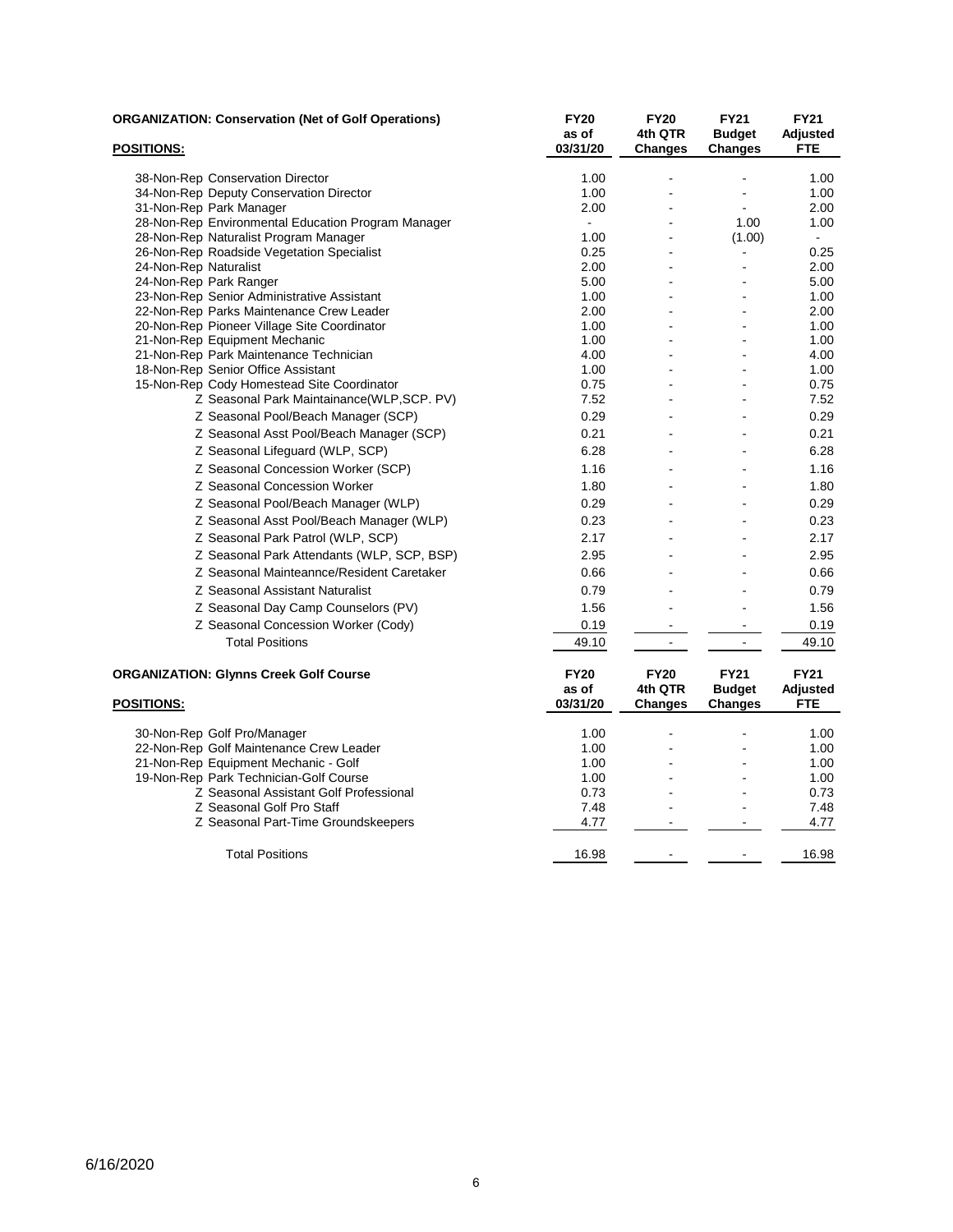| <b>ORGANIZATION: Health</b>                            | <b>FY20</b> | <b>FY20</b>    | <b>FY21</b>    | <b>FY21</b>     |
|--------------------------------------------------------|-------------|----------------|----------------|-----------------|
|                                                        | as of       | 4th QTR        | <b>Budget</b>  | Adjusted        |
| <b>POSITIONS:</b>                                      | 03/31/20    | Changes        | <b>Changes</b> | <b>FTE</b>      |
|                                                        |             |                |                |                 |
| 39-Non-Rep Health Director                             | 1.00        |                |                | 1.00            |
| 34-Non-Rep Deputy Health Director                      | 1.00        |                |                | 1.00            |
| 31-Non-Rep Clinical Services Manager                   | 1.00        |                |                | 1.00            |
| 29-Non-Rep Community Health Manager                    | 1.00        |                |                | 1.00            |
| 29-Non-Rep Environmental Health Manager                | 1.00        | $\overline{a}$ |                | 1.00            |
| 29-Non-Rep Public Health Services Manager              | 1.00        |                |                | 1.00            |
| 31-Non-Rep Correctional Health Manager                 | 1.00        | $\overline{a}$ |                | 1.00            |
| 28-Non-Rep Clinical Services Specialist                | 1.00        |                |                | 1.00            |
| 27-Non-Rep Public Health Nurse                         | 10.35       | $\blacksquare$ |                | 10.35           |
| 27-Non-Rep Community Health Consultant                 | 5.00        |                |                | 5.00            |
| 27-Non-Rep Community Health Interventionist            | 1.00        |                |                | 1.00            |
| 27-Non-Rep Public Health Nurse                         | 0.80        |                |                | 0.80            |
| 27-Non-Rep Environmental Health Specialist             | 7.00        |                |                | 7.00            |
| 26-Non-Rep Child Health Consultant                     | 2.00        |                |                | 2.00            |
| 24-Non-Rep Community Dental Consultant-Maternal, Child | 2.00        |                |                | 2.00            |
| 24-Non-Rep Grant Accounting Specialist                 | 1.00        |                |                | 1.00            |
| 21-Non-Rep Medical Assistant                           | 2.00        |                |                | 2.00            |
| 20-Non-Rep Medical Lab Technician                      | 0.75        |                |                | 0.75            |
| 18-Non-Rep Senior Office Assistant                     | 2.00        |                |                | 2.00            |
| 16-Non-Rep Office Assistant                            | 3.45        |                |                | 3.45            |
| Z Environmental Health Intern                          | 0.25        |                |                | 0.25            |
| Z Correcton Health/Public Health Nurse                 | 2.07        |                |                | 2.07            |
| Z Maternal, Child and Adolescent Health Nurse          | 0.40        |                |                | 0.40            |
| <b>Total Positions</b>                                 | 48.07       |                |                | 48.07           |
| <b>ORGANIZATION: Human Resources</b>                   | <b>FY20</b> | <b>FY20</b>    | <b>FY21</b>    | <b>FY21</b>     |
|                                                        | as of       | 4th QTR        | <b>Budget</b>  | Adjusted        |
| <b>POSITIONS:</b>                                      | 03/31/20    | Changes        | <b>Changes</b> | <b>FTE</b>      |
|                                                        |             |                |                |                 |
| 41-Non-Rep Assistant County Administrator/HR Director  | 0.50        |                |                | 0.50            |
| 27-Non-Rep Human Resources Generalist                  | 2.00        |                |                | 2.00            |
| 23-Non-Rep Benefits Specialist                         | 1.00        |                |                | 1.00            |
| <b>Total Positions</b>                                 | 3.50        |                |                | 3.50            |
|                                                        |             |                |                |                 |
| <b>ORGANIZATION: Juvenile Detention Services</b>       | <b>FY20</b> | <b>FY20</b>    | <b>FY21</b>    | <b>FY21</b>     |
|                                                        | as of       | 4th QTR        | <b>Budget</b>  | <b>Adjusted</b> |
| <b>POSITIONS:</b>                                      | 03/31/20    | <b>Changes</b> | <b>Changes</b> | <b>FTE</b>      |
| 34-Non-Rep Juvenile Detention Center Director          | 1.00        |                |                | 1.00            |
| 26-Non-Rep Juvenile Detention Shift Supervisor         | 2.00        |                |                | 2.00            |
| 22-Non-Rep Detention Youth Counselor                   | 12.90       |                |                | 12.90           |
| 22-Non-Rep Community Based Youth Counselor             | 1.00        |                |                | 1.00            |
| <b>Total Positions</b>                                 | 16.90       |                |                | 16.90           |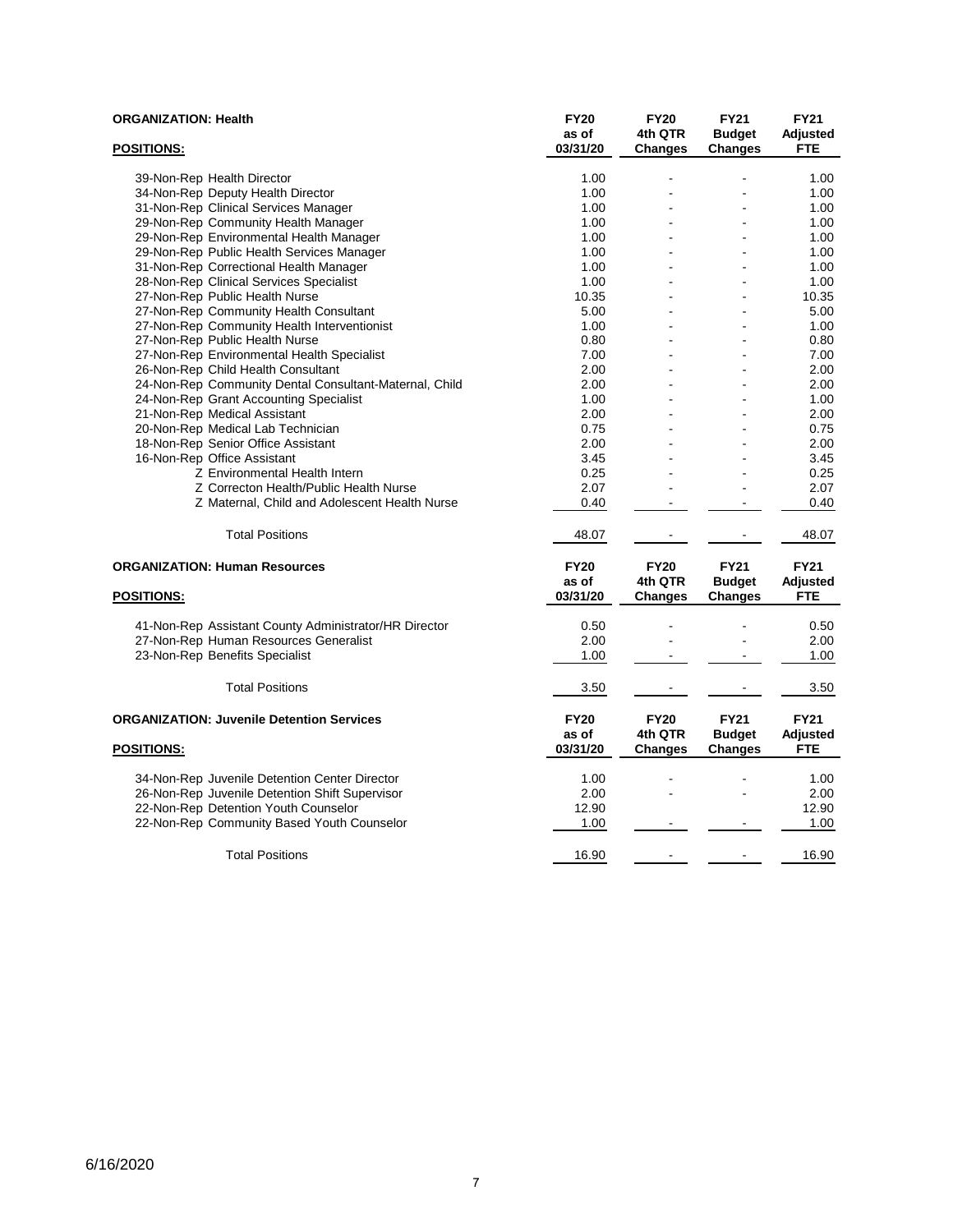| <b>ORGANIZATION: Planning &amp; Development</b><br><b>POSITIONS:</b> | <b>FY20</b><br>as of<br>03/31/20 | <b>FY20</b><br>4th QTR<br>Changes | <b>FY21</b><br><b>Budget</b><br><b>Changes</b> | <b>FY21</b><br>Adjusted<br><b>FTE</b> |
|----------------------------------------------------------------------|----------------------------------|-----------------------------------|------------------------------------------------|---------------------------------------|
|                                                                      |                                  |                                   |                                                |                                       |
| 35-Non-Rep Planning & Development Director                           | 1.00                             |                                   |                                                | 1.00                                  |
| 24-AFSCME Building Inspector                                         | 2.00                             |                                   |                                                | 2.00                                  |
| 24-Non-Rep Planning & Development Specialist                         | 1.00                             |                                   |                                                | 1.00                                  |
| 18-Non-Rep Senior Office Assistant                                   | 0.75                             |                                   |                                                | 0.75                                  |
| Z Planning Intern                                                    | 0.25                             |                                   |                                                | 0.25                                  |
| <b>Total Positions</b>                                               | 5.00                             |                                   |                                                | 5.00                                  |
| <b>ORGANIZATION: Recorder</b><br><b>POSITIONS:</b>                   | <b>FY20</b><br>as of<br>03/31/20 | <b>FY20</b><br>4th QTR<br>Changes | <b>FY21</b><br><b>Budget</b><br><b>Changes</b> | <b>FY21</b><br>Adjusted<br><b>FTE</b> |
|                                                                      |                                  |                                   |                                                |                                       |
| X Recorder                                                           | 1.00                             |                                   |                                                | 1.00                                  |
| Y Second Deputy                                                      | 1.00                             |                                   |                                                | 1.00                                  |
| 33-Non-Rep Office Administrator                                      | 1.00                             |                                   |                                                | 1.00                                  |
| 19-AFSCME Real Estate Specialist                                     | 1.00                             |                                   |                                                | 1.00                                  |
| 19-AFSCME Vital Records Specialist                                   | 1.00                             |                                   |                                                | 1.00                                  |
| 19-AFSCME Licensing Specialist                                       | 1.00                             |                                   |                                                | 1.00                                  |
| 17-AFSCME Multi-Service Clerk                                        | 4.50                             |                                   |                                                | 4.50                                  |
| <b>Total Positions</b>                                               | 10.50                            |                                   |                                                | 10.50                                 |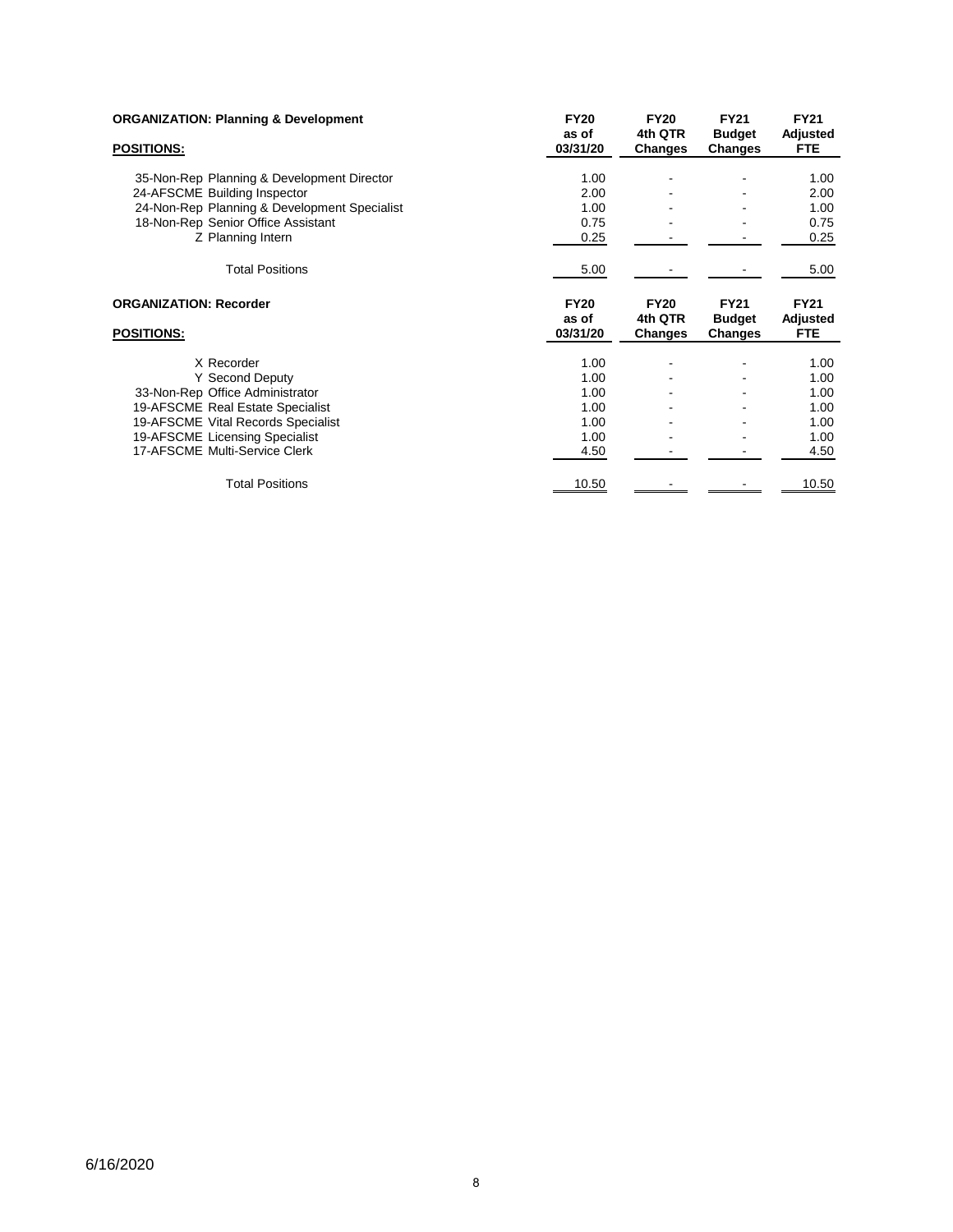| <b>ORGANIZATION: Secondary Roads</b>      | <b>FY20</b><br>as of | <b>FY20</b><br>4th QTR | <b>FY21</b><br><b>Budget</b> | <b>FY21</b><br>Adjusted |
|-------------------------------------------|----------------------|------------------------|------------------------------|-------------------------|
| <b>POSITIONS:</b>                         | 03/31/20             | Changes                | <b>Changes</b>               | <b>FTE</b>              |
| 40-Non-Rep County Engineer                | 1.00                 |                        |                              | 1.00                    |
| 35-Non-Rep Assistant County Engineer      | 1.00                 |                        |                              | 1.00                    |
| 30-Non-Rep Fleet Manager                  | 1.00                 |                        |                              | 1.00                    |
| 30-Non-Rep Secondary Roads Superintendent | 1.00                 |                        |                              | 1.00                    |
| 26-Non-Rep Roadside Veg Spec              | 0.75                 |                        |                              | 0.75                    |
| 25-Non-Rep Engineering Technician         | 2.00                 |                        |                              | 2.00                    |
| 27-Non-Rep Mechanic Supervisor            | 1.00                 |                        |                              | 1.00                    |
| 23-Non-Rep Sr Administrative Assistant    | 1.00                 |                        |                              | 1.00                    |
| 26r-PPME Secondary Roads Crew Leader      | 3.00                 |                        |                              | 3.00                    |
| 25r-PPMW Senior Signs Technician          | 1.00                 |                        |                              | 1.00                    |
| 24r-PPME Senior Mechanic                  | 2.00                 |                        |                              | 2.00                    |
| 18r-PPME Parts and & Inventory Clerk      | 1.00                 |                        |                              | 1.00                    |
| 24r-PPME Heavy Equipment Operator         | 7.00                 |                        |                              | 7.00                    |
| 24r-PPME Roadside Veg. Tech               | 1.00                 |                        |                              | 1.00                    |
| 24r-PPME Sign Crew Technician             | 1.00                 |                        |                              | 1.00                    |
| 23r-PPME Sr Roads Maintenance Worker      | 1.00                 |                        |                              | 1.00                    |
| 18-Non-Rep Senior Office Assistant        | 1.00                 |                        |                              | 1.00                    |
| 22r-PPME Roads Maintenance Worker         | 9.00                 |                        |                              | 9.00                    |
| 22r-PPME Mechanic                         | 1.00                 |                        |                              | 1.00                    |
| Z Engineering Intern                      | 0.25                 |                        |                              | 0.25                    |
| Z Seasonal Maintenance Worker             | 0.30                 |                        |                              | 0.30                    |
|                                           |                      |                        |                              |                         |
| <b>Total Positions</b>                    | 37.30                |                        |                              | 37.30                   |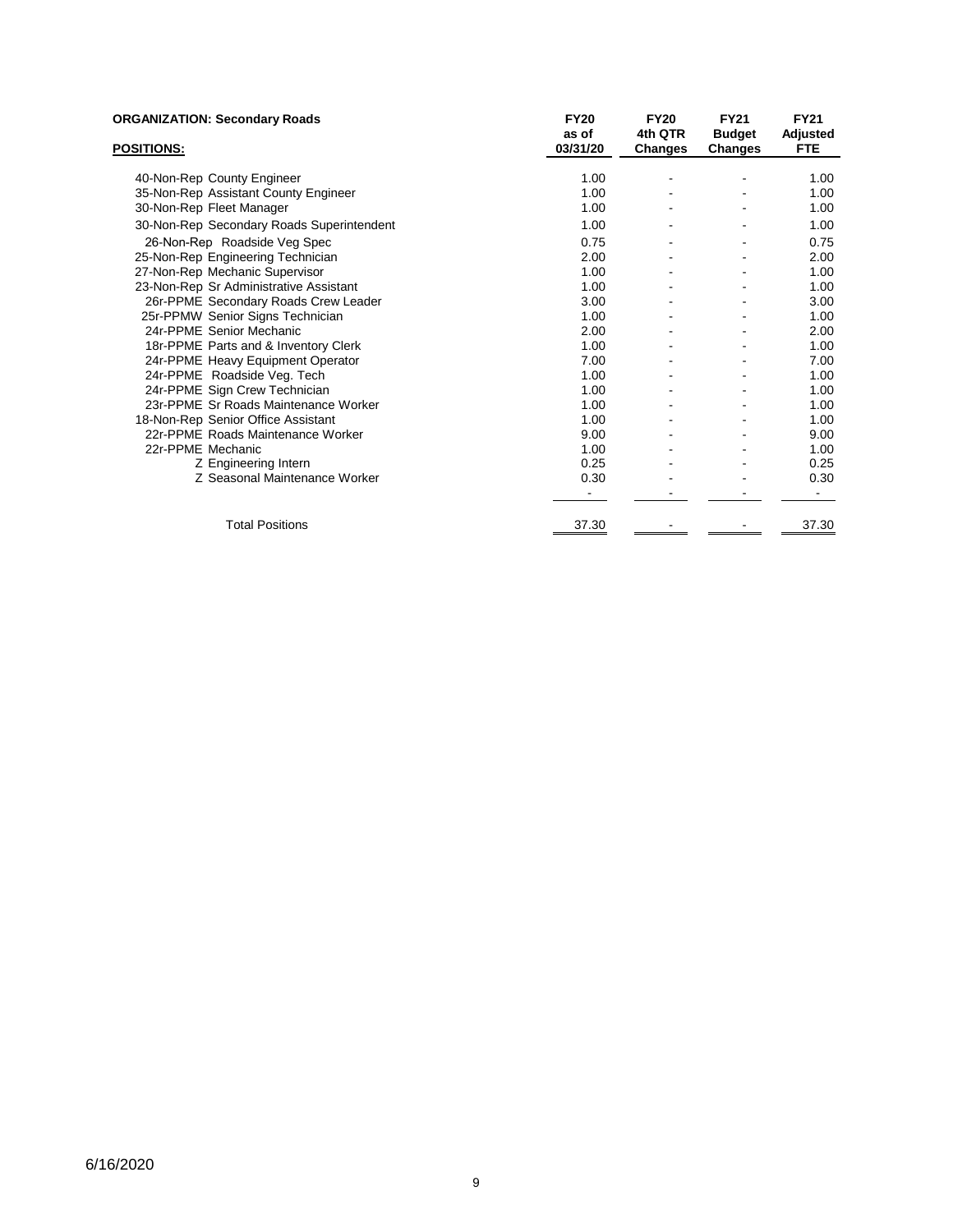| <b>ORGANIZATION: Sheriff</b>                                                    | <b>FY20</b><br>as of | <b>FY20</b><br>4th QTR | <b>FY21</b><br><b>Budget</b> | <b>FY21</b><br>Adjusted |
|---------------------------------------------------------------------------------|----------------------|------------------------|------------------------------|-------------------------|
| <b>POSITIONS:</b>                                                               | 03/31/20             | <b>Changes</b>         | <b>Changes</b>               | <b>FTE</b>              |
| X Sheriff                                                                       |                      |                        |                              |                         |
|                                                                                 | 1.00                 | $\blacksquare$         |                              | 1.00<br>2.00            |
| Y Chief Deputy                                                                  | 2.00<br>1.00         |                        |                              | 1.00                    |
| Y Chief Deputy - Captain<br>33-Non-Rep Asst Jail Administrator/Corrections Capt | 1.00                 |                        |                              | 1.00                    |
| 32-Non-Rep Sheriff's Lieutenant                                                 | 3.00                 |                        |                              | 3.00                    |
|                                                                                 |                      |                        |                              |                         |
| 4s-DSA Sheriff's Sergeant                                                       | 7.00                 |                        |                              | 7.00                    |
| 31-Non-Rep Corrections Lieutenant                                               | 2.00                 |                        |                              | 2.00                    |
| 30-Non-Rep Office Administrator                                                 | 1.00                 |                        |                              | 1.00                    |
| 29-Non-Rep Corrections Sergeant                                                 | 14.00                | $\overline{a}$         |                              | 14.00                   |
| 27-Non-Rep Corrections Food Service Supervisor                                  | 1.00                 |                        |                              | 1.00                    |
| 8s-DSA Sheriff's Deputy                                                         | 31.00                |                        |                              | 31.00<br>2.00           |
| 26-Non-Rep Inmate Programs Coordinator                                          | 2.00                 |                        |                              | 2.00                    |
| 24-Non-Rep Classification Specialist                                            | 2.00<br>1.00         |                        |                              | 1.00                    |
| 23-Non-Rep Bailiff Sergeant<br>10s-Teamsters Corrections Officer                | 59.00                |                        |                              | 59.00                   |
| 21-Non-Rep Administrative Assistnt                                              | 1.00                 |                        |                              | 1.00                    |
| 21-Non-Rep Bailiffs                                                             | 12.20                |                        |                              | 12.20                   |
| 19-AFSCME Civil Records Specialist                                              | 2.00                 |                        |                              | 2.00                    |
| 20-Non-Rep Court Compliance Coordinator                                         | 2.00                 |                        |                              | 2.00                    |
| 20-Non-Rep Alternative Sentencing Coordinator                                   | 1.00                 |                        |                              | 1.00                    |
| 19-Non-Rep Sex Offender Registry Specialist                                     | 1.00                 |                        |                              | 1.00                    |
| 21-Non-Rep Inmate Services Specialist                                           | 2.00                 |                        |                              | 2.00                    |
| 18-Teamsters Corrections Custodial Officer                                      | 4.00                 |                        |                              | 4.00                    |
| 18-Teamsters Corrections Food Service Officer                                   | 4.00                 |                        |                              | 4.00                    |
| 18-AFSCME Senior Office Assistant                                               | 3.60                 |                        |                              | 3.60                    |
|                                                                                 |                      |                        |                              |                         |
| <b>Total Positions</b>                                                          | 160.80               |                        |                              | 160.80                  |
| <b>ORGANIZATION: Supervisors, Board of</b>                                      | <b>FY20</b><br>as of | <b>FY20</b><br>4th QTR | <b>FY21</b><br><b>Budget</b> | <b>FY21</b><br>Adjusted |
| <b>POSITIONS:</b>                                                               | 03/31/20             | Changes                | Changes                      | <b>FTE</b>              |
| X Supervisor, Chairman                                                          | 1.00                 |                        |                              | 1.00                    |
| X Supervisor                                                                    | 4.00                 |                        |                              | 4.00                    |
| <b>Total Positions</b>                                                          | 5.00                 |                        |                              | 5.00                    |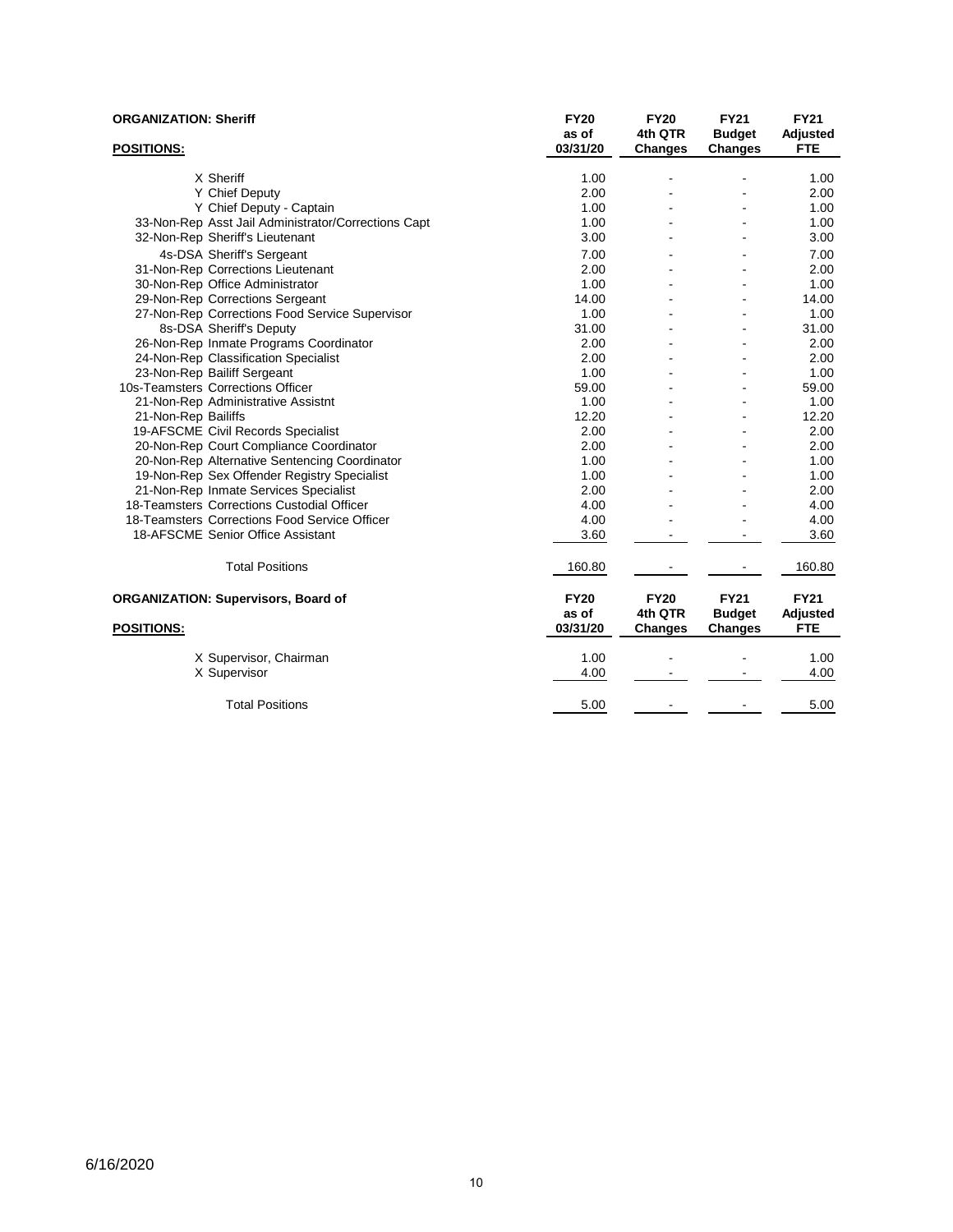| <b>ORGANIZATION: Treasurer</b><br><b>POSITIONS:</b> | <b>FY20</b><br>as of<br>03/31/20 | <b>FY20</b><br>4th QTR<br>Changes | <b>FY21</b><br><b>Budget</b><br>Changes | <b>FY21</b><br>Adjusted<br>FTE. |
|-----------------------------------------------------|----------------------------------|-----------------------------------|-----------------------------------------|---------------------------------|
|                                                     |                                  |                                   |                                         |                                 |
| X Treasurer                                         | 1.00                             |                                   |                                         | 1.00                            |
| 35-Non-Rep Finance Manager                          | 1.00                             | $\overline{\phantom{0}}$          |                                         | 1.00                            |
| 33-Non-Rep Operations Manager-Treasurer             | 1.00                             | -                                 |                                         | 1.00                            |
| 28-Non-Rep County General Store Manager             | 1.00                             |                                   |                                         | 1.00                            |
| 26-Non-Rep Tax Accounting Specialist                | 1.00                             |                                   |                                         | 1.00                            |
| 26-Non-Rep Motor Vehicle Supervisor                 | 1.00                             | ۰                                 |                                         | 1.00                            |
| 20-AFSCME Revenue Collection Specialist             |                                  | $\overline{\phantom{a}}$          | 1.00                                    | 1.00                            |
| 18-AFSCME Cashier                                   | 1.00                             |                                   | (1.00)                                  |                                 |
| 18-AFSCME Accounting Clerk                          | 3.00                             | -                                 |                                         | 3.00                            |
| 18-AFSCME Senior Office Assistant                   | 1.00                             | $\blacksquare$                    |                                         | 1.00                            |
| 17-AFSCME Multi-Service Clerk                       | 17.00                            |                                   |                                         | 17.00                           |
|                                                     |                                  |                                   |                                         |                                 |
|                                                     | 28.00                            |                                   |                                         | 28.00                           |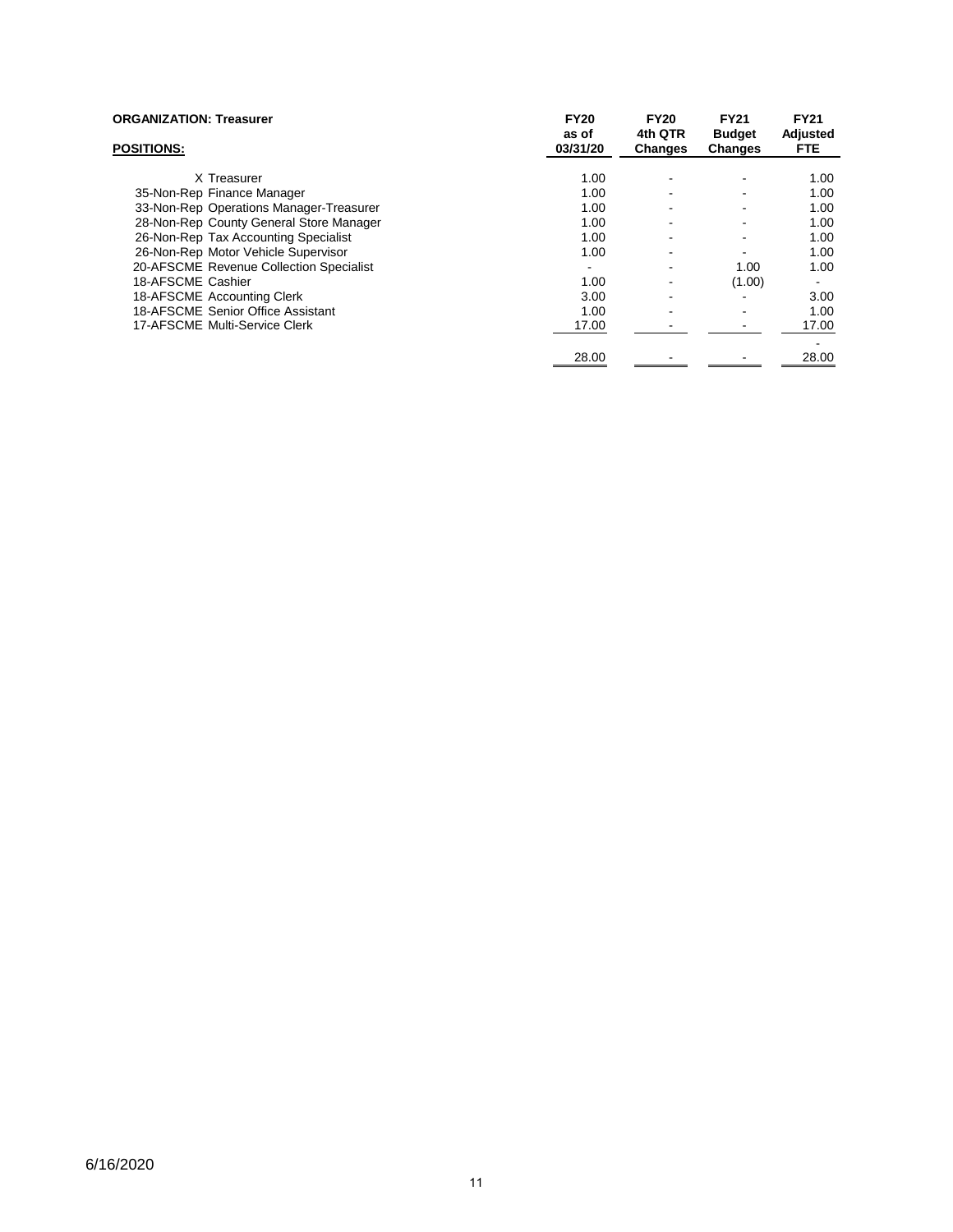#### SCOTT COUNTY FY 21 APPROPRIATIONS SUMMARY

| <b>Description</b>                           | Adopted         | <b>Changes</b> | Appropriated  |
|----------------------------------------------|-----------------|----------------|---------------|
|                                              |                 |                |               |
|                                              |                 |                |               |
| Administration                               | \$<br>844,410   | \$             | \$<br>844,410 |
| Attorney                                     | 4,868,302       |                | 4,868,302     |
| Auditor                                      | 1,929,099       |                | 1,929,099     |
| <b>Authorized Agencies</b>                   | 10,676,116      |                | 10,676,116    |
| Capital Improvements (general, conservation) | 10,718,076      |                | 10,718,076    |
| <b>Community Services</b>                    | 6,736,081       |                | 6,736,081     |
| Conservation (net of golf course)            | 3,980,267       |                | 3,980,267     |
| Debt Service (net of refunded debt)          | 4,867,249       |                | 4,867,249     |
| <b>Facility &amp; Support Services</b>       | 4,185,846       |                | 4,185,846     |
| Health                                       | 6,958,493       |                | 6,958,493     |
| <b>Human Resources</b>                       | 467,146         |                | 467,146       |
| <b>Human Services</b>                        | 86,452          |                | 86,452        |
| Information Technology                       | 3,248,273       |                | 3,248,273     |
| Juvenile Court Services                      | 2,192,559       |                | 2,192,559     |
| Non-Departmental                             | 1,423,750       |                | 1,423,750     |
| Planning & Development                       | 547,725         |                | 547,725       |
| Recorder                                     | 906,405         |                | 906,405       |
| Secondary Roads                              | 10,012,100      |                | 10,012,100    |
| <b>Sheriff</b>                               | 18,162,791      |                | 18,162,791    |
| Supervisors                                  | 386,166         |                | 386,166       |
| Treasurer                                    | 2,479,491       |                | 2,479,491     |
| <b>SUBTOTAL</b>                              | 95,676,797      |                | 95,676,797    |
|                                              |                 |                |               |
| <b>Golf Course Operations</b>                | 1,293,884       |                | 1,293,884     |
| TOTAL                                        | 96,970,681<br>S | \$             | \$96,970,681  |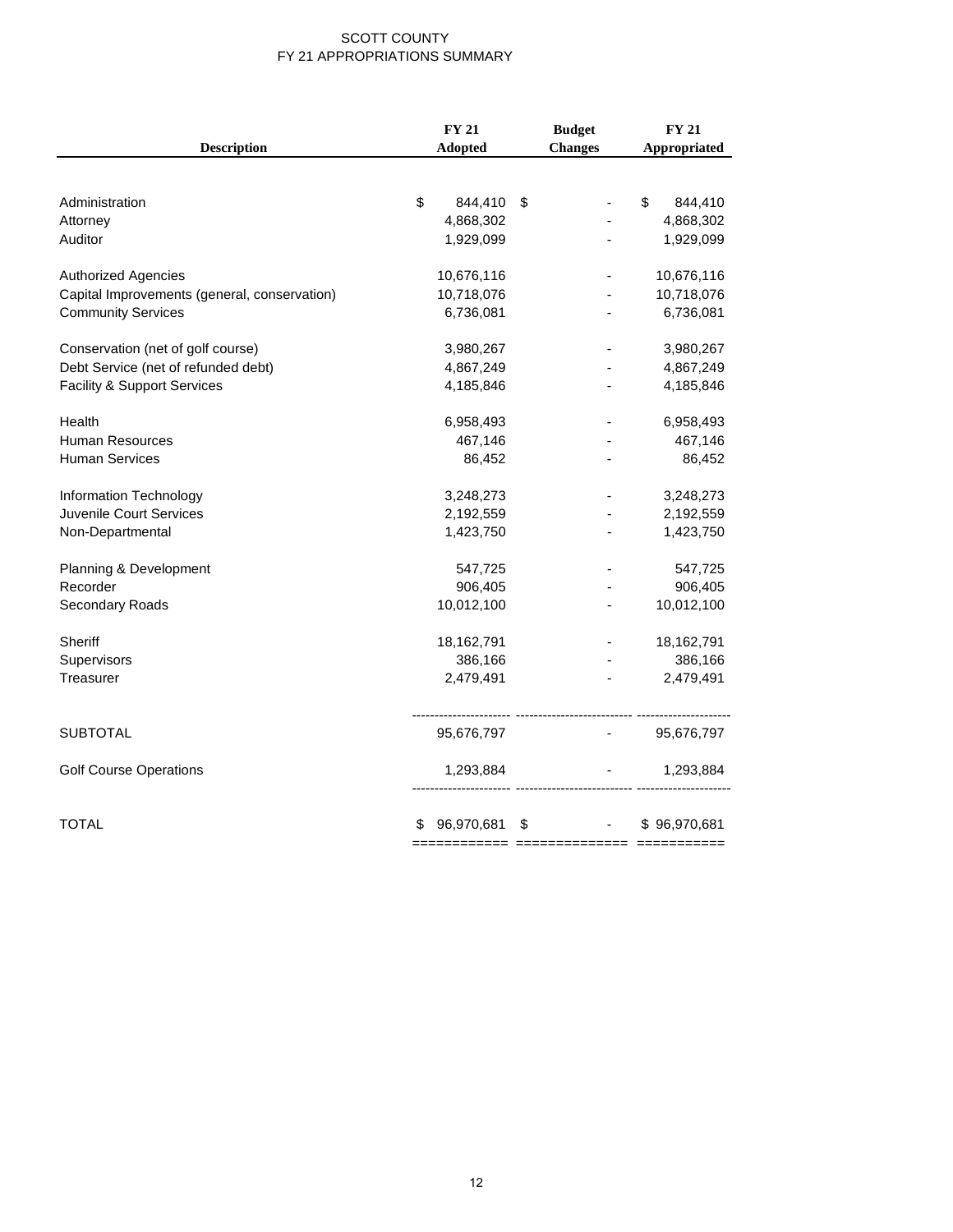| <b>Description</b>                               | Original<br><b>Budget</b>        | <b>Budget</b><br><b>Changes</b>                        | <b>Adjusted</b><br><b>Budget</b> |
|--------------------------------------------------|----------------------------------|--------------------------------------------------------|----------------------------------|
| ORGANIZATION: ADMINISTRATION                     |                                  |                                                        |                                  |
| <b>APPROPRIATIONS</b>                            |                                  |                                                        |                                  |
| <b>Personal Services</b><br>Expenses<br>Supplies | 825,335<br>16,875<br>2,200       |                                                        | 825,335<br>16,875<br>2,200       |
| <b>TOTAL APPROPRIATIONS</b>                      | 844,410                          | ========= ============== ========                      | 844,410                          |
| ORGANIZATION: ATTORNEY                           |                                  |                                                        |                                  |
| <b>APPROPRIATIONS</b>                            |                                  |                                                        |                                  |
| <b>Personal Services</b><br>Expenses<br>Supplies | 3,788,171<br>1,044,131<br>36,000 |                                                        | 3,788,171<br>1,044,131<br>36,000 |
| <b>TOTAL APPROPRIATIONS</b>                      | 4,868,302                        | ____________                                           | 4,868,302                        |
| ORGANIZATION: AUDITOR                            |                                  |                                                        |                                  |
| <b>APPROPRIATIONS</b>                            |                                  |                                                        |                                  |
| <b>Personal Services</b><br>Expenses<br>Supplies | 1,609,624<br>248,125<br>71,350   |                                                        | 1,609,624<br>248,125<br>71,350   |
| TOTAL APPROPRIATIONS                             |                                  | $1,929,099$ and $-$<br>======= ============== ======== | 1,929,099                        |
| ORGANIZATION: CAPITAL IMPROVEMENTS (GENERAL)     |                                  |                                                        |                                  |
| <b>APPROPRIATIONS</b>                            |                                  |                                                        |                                  |
| Capital Improvements                             |                                  | $10,718,076$ -                                         | 10,718,076                       |
| <b>TOTAL APPROPRIATIONS</b>                      | 10,718,076                       | $\sim 100$ km s $^{-1}$                                | 10,718,076                       |

=========== ============== ===========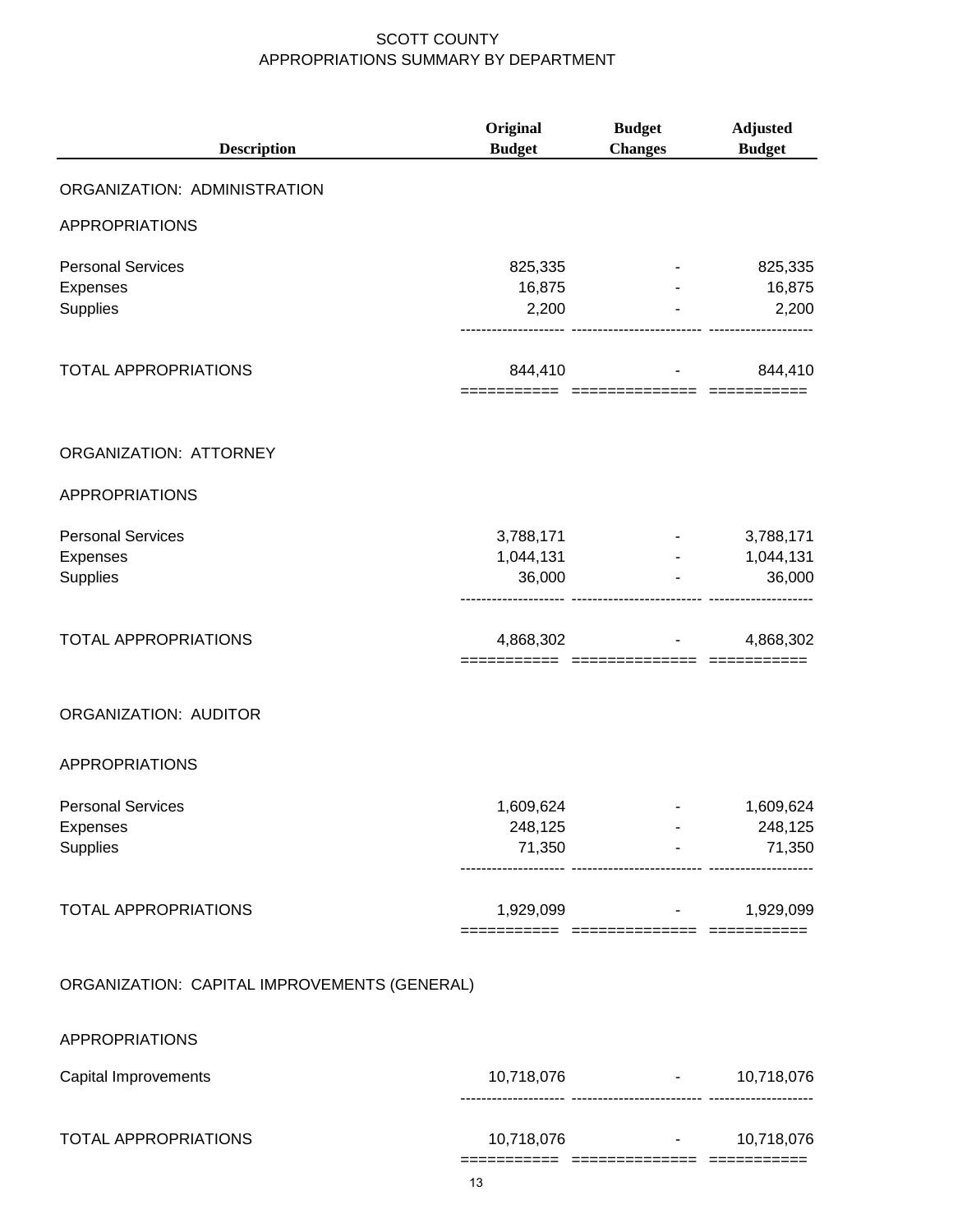| <b>Description</b>                                                             | Original<br><b>Budget</b>                         | <b>Budget</b><br><b>Changes</b>         | <b>Adjusted</b><br><b>Budget</b>                  |
|--------------------------------------------------------------------------------|---------------------------------------------------|-----------------------------------------|---------------------------------------------------|
| ORGANIZATION: COMMUNITY SERVICES                                               |                                                   |                                         |                                                   |
| <b>APPROPRIATIONS</b>                                                          |                                                   |                                         |                                                   |
| <b>Personal Services</b><br>Equipment<br>Expenses<br>Supplies                  | 1,169,338<br>25,508<br>5,529,255<br>11,980        |                                         | 1,169,338<br>25,508<br>5,529,255<br>11,980        |
| <b>TOTAL APPROPRIATIONS</b>                                                    | 6,736,081                                         | <b>All Contractor</b><br>-------------- | 6,736,081                                         |
| ORGANIZATION: CONSERVATION                                                     |                                                   |                                         |                                                   |
| <b>APPROPRIATIONS</b>                                                          |                                                   |                                         |                                                   |
| <b>Personal Services</b><br>Capital Outlay - Operating<br>Expenses<br>Supplies | 2,955,420<br>$\blacksquare$<br>591,038<br>433,809 |                                         | 2,955,420<br>$\blacksquare$<br>591,038<br>433,809 |
| <b>TOTAL APPROPRIATIONS</b>                                                    | 3,980,267<br>===================                  |                                         | 3,980,267                                         |
| ORGANIZATION: GLYNNS CREEK GOLF COURSE                                         |                                                   |                                         |                                                   |
| APPROPRIATIONS                                                                 |                                                   |                                         |                                                   |
| <b>Personal Services</b><br>Equipment<br>Expenses<br>Supplies                  | 800,121<br>166,768<br>108,890<br>218,105          |                                         | 800,121<br>166,768<br>108,890<br>218,105          |
| <b>TOTAL APPROPRIATIONS</b>                                                    | 1,293,884<br>===========                          |                                         | 1,293,884<br>===========                          |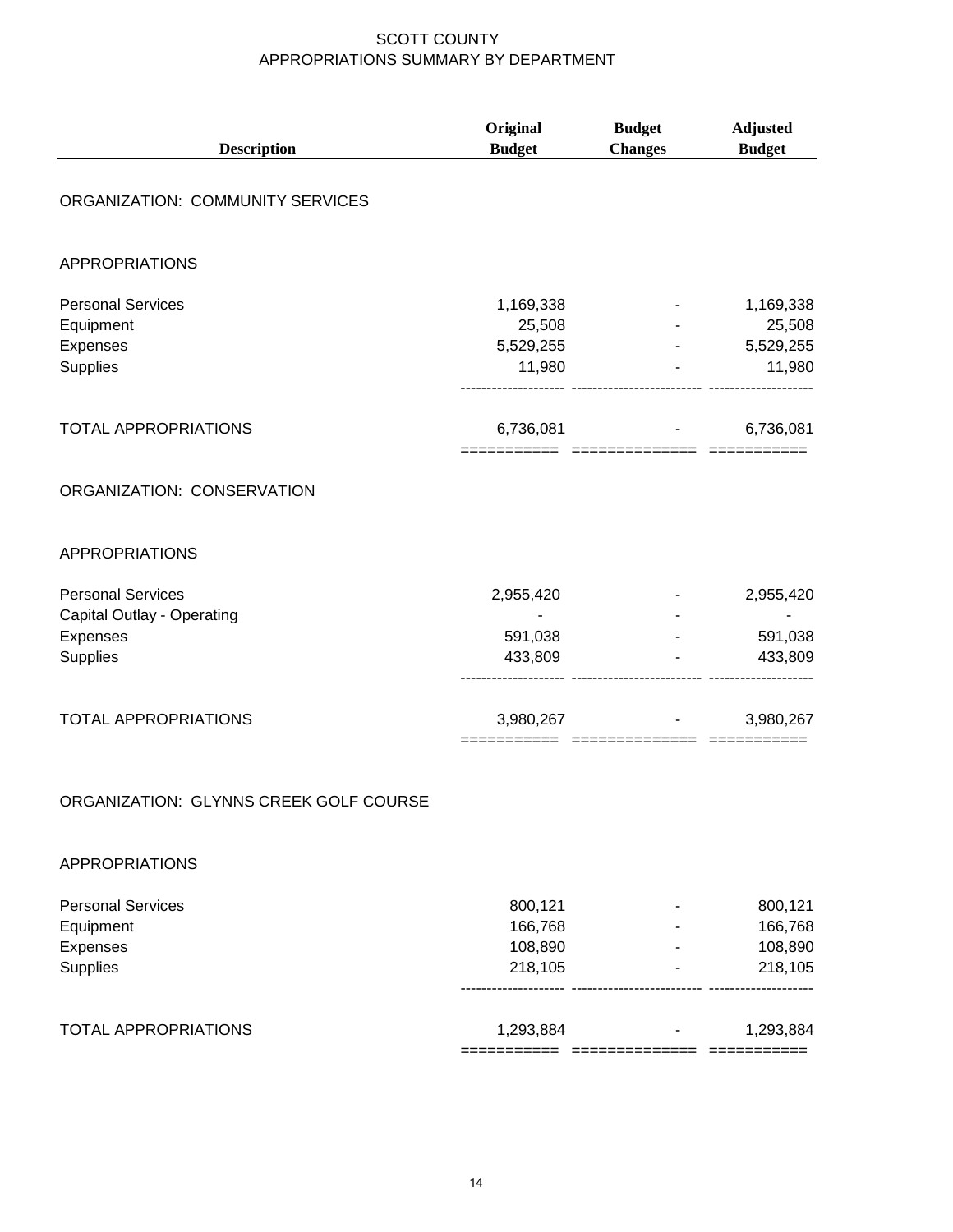| <b>Description</b>                          | Original<br><b>Budget</b> | <b>Budget</b><br><b>Changes</b>                        | <b>Adjusted</b><br><b>Budget</b>        |
|---------------------------------------------|---------------------------|--------------------------------------------------------|-----------------------------------------|
| ORGANIZATION: DEBT SERVICE                  |                           |                                                        |                                         |
|                                             |                           |                                                        |                                         |
| <b>APPROPRIATIONS</b>                       |                           |                                                        |                                         |
| <b>Debt Service</b>                         | 4,867,249                 |                                                        | 4,867,249                               |
| <b>Expenses</b>                             |                           |                                                        |                                         |
|                                             |                           |                                                        |                                         |
| <b>TOTAL APPROPRIATIONS</b>                 | 4,867,249                 |                                                        | 4,867,249                               |
|                                             |                           |                                                        |                                         |
| ORGANIZATION: FACILITY AND SUPPORT SERVICES |                           |                                                        |                                         |
| <b>APPROPRIATIONS</b>                       |                           |                                                        |                                         |
| <b>Personal Services</b>                    | 2,042,263                 |                                                        | 2,042,263                               |
| Equipment                                   | 21,000                    |                                                        | 21,000                                  |
| Expenses                                    | 1,937,733                 |                                                        | 1,937,733                               |
| Supplies                                    | 184,850                   |                                                        | 184,850                                 |
| <b>TOTAL APPROPRIATIONS</b>                 | 4,185,846                 |                                                        | 4,185,846                               |
| <b>ORGANIZATION: HEALTH</b>                 | --------- ----------      |                                                        |                                         |
| <b>APPROPRIATIONS</b>                       |                           |                                                        |                                         |
| <b>Personal Services</b>                    | 4,875,033                 |                                                        | 4,875,033                               |
| <b>Expenses</b>                             | 2,019,929                 |                                                        | 2,019,929                               |
| Supplies                                    | 63,530                    |                                                        | 63,530                                  |
|                                             |                           |                                                        |                                         |
| <b>TOTAL APPROPRIATIONS</b>                 |                           | 6,958,492 - 1<br>;========  ==============  ========== | 6,958,492                               |
| ORGANIZATION: HUMAN RESOURCES               |                           |                                                        |                                         |
|                                             |                           |                                                        |                                         |
| <b>APPROPRIATIONS</b>                       |                           |                                                        |                                         |
| <b>Personal Services</b>                    | 356,446                   |                                                        | 356,446                                 |
| Expenses                                    | 106,750                   |                                                        | 106,750                                 |
| Supplies                                    | 3,950                     |                                                        | 3,950                                   |
| <b>TOTAL APPROPRIATIONS</b>                 |                           | 467,146                                                | 467,146<br><b>All Contract Contract</b> |
|                                             |                           |                                                        |                                         |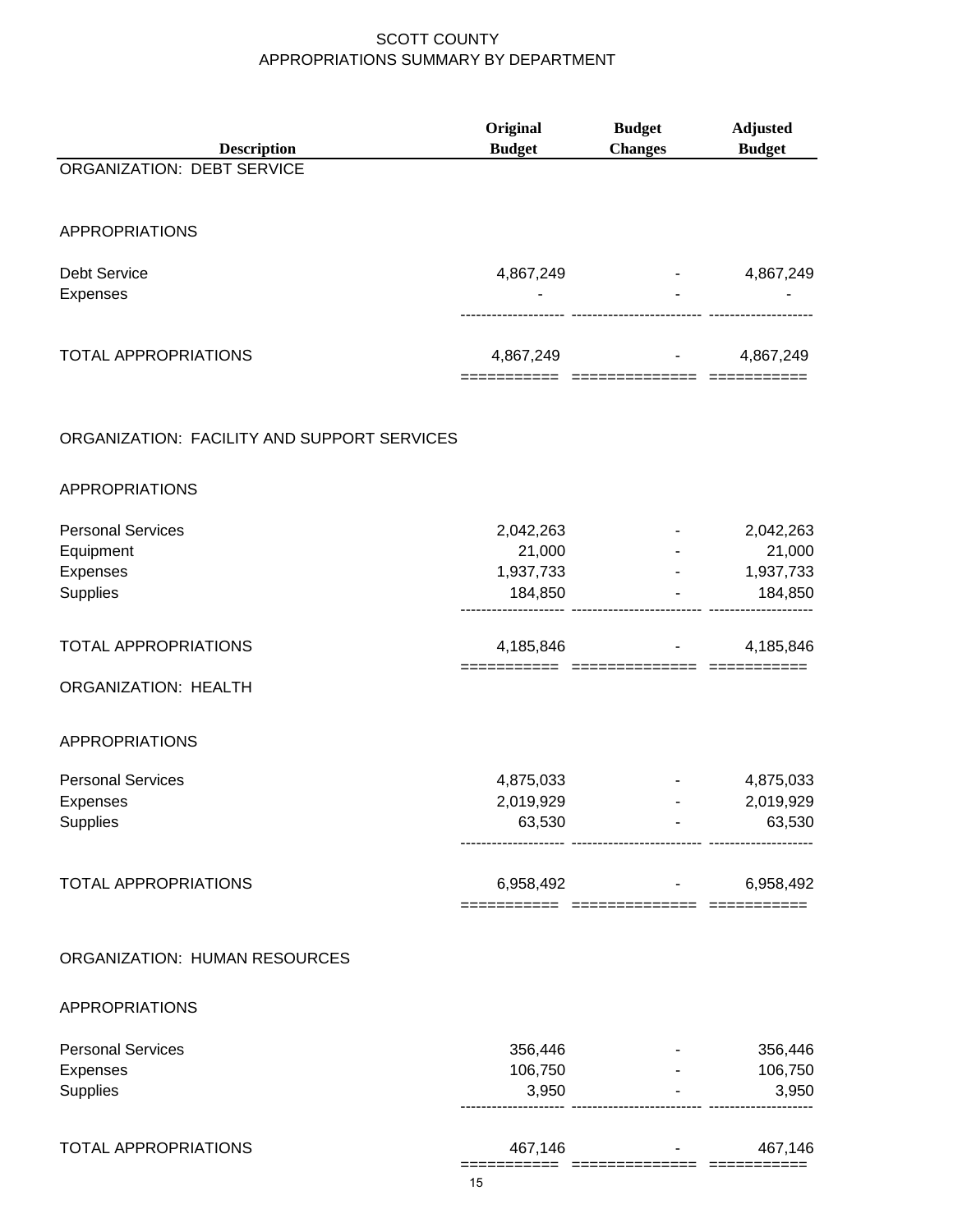|                                           | Original                    | <b>Budget</b>      | <b>Adjusted</b> |
|-------------------------------------------|-----------------------------|--------------------|-----------------|
| <b>Description</b>                        | <b>Budget</b>               | <b>Changes</b>     | <b>Budget</b>   |
| <b>ORGANIZATION: HUMAN SERVICES</b>       |                             |                    |                 |
| <b>APPROPRIATIONS</b>                     |                             |                    |                 |
| Equipment                                 | 4,500                       |                    | 4,500           |
| Expenses                                  | 56,952                      |                    | 56,952          |
| Supplies                                  | 25,000                      |                    | 25,000          |
| <b>TOTAL APPROPRIATIONS</b>               | 86,452                      |                    | 86,452          |
|                                           | =========================== |                    | ===========     |
| ORGANIZATION: INFORMATION TECHNOLOGY      |                             |                    |                 |
| <b>APPROPRIATIONS</b>                     |                             |                    |                 |
| <b>Personal Services</b>                  | 1,950,173                   |                    | 1,950,173       |
| Equipment                                 | 6,000                       |                    | 6,000           |
| Expenses                                  | 1,286,300                   |                    | 1,286,300       |
| Supplies                                  | 5,800                       |                    | 5,800           |
| TOTAL APPROPRIATIONS                      | 3,248,273                   |                    | 3,248,273       |
| ORGANIZATION: JUVENILE DETENTION SERVICES |                             | $=$ ============== |                 |
|                                           |                             |                    |                 |

#### APPROPRIATIONS

| <b>Personal Services</b>    | 1,508,028 | ٠ | 1,508,028 |
|-----------------------------|-----------|---|-----------|
| Equipment                   | 1.000     | - | 1,000     |
| Expenses                    | 605,131   |   | 605,131   |
| Supplies                    | 78.400    | - | 78,400    |
|                             |           |   |           |
| <b>TOTAL APPROPRIATIONS</b> | 2,192,559 | - | 2,192,559 |
|                             |           |   |           |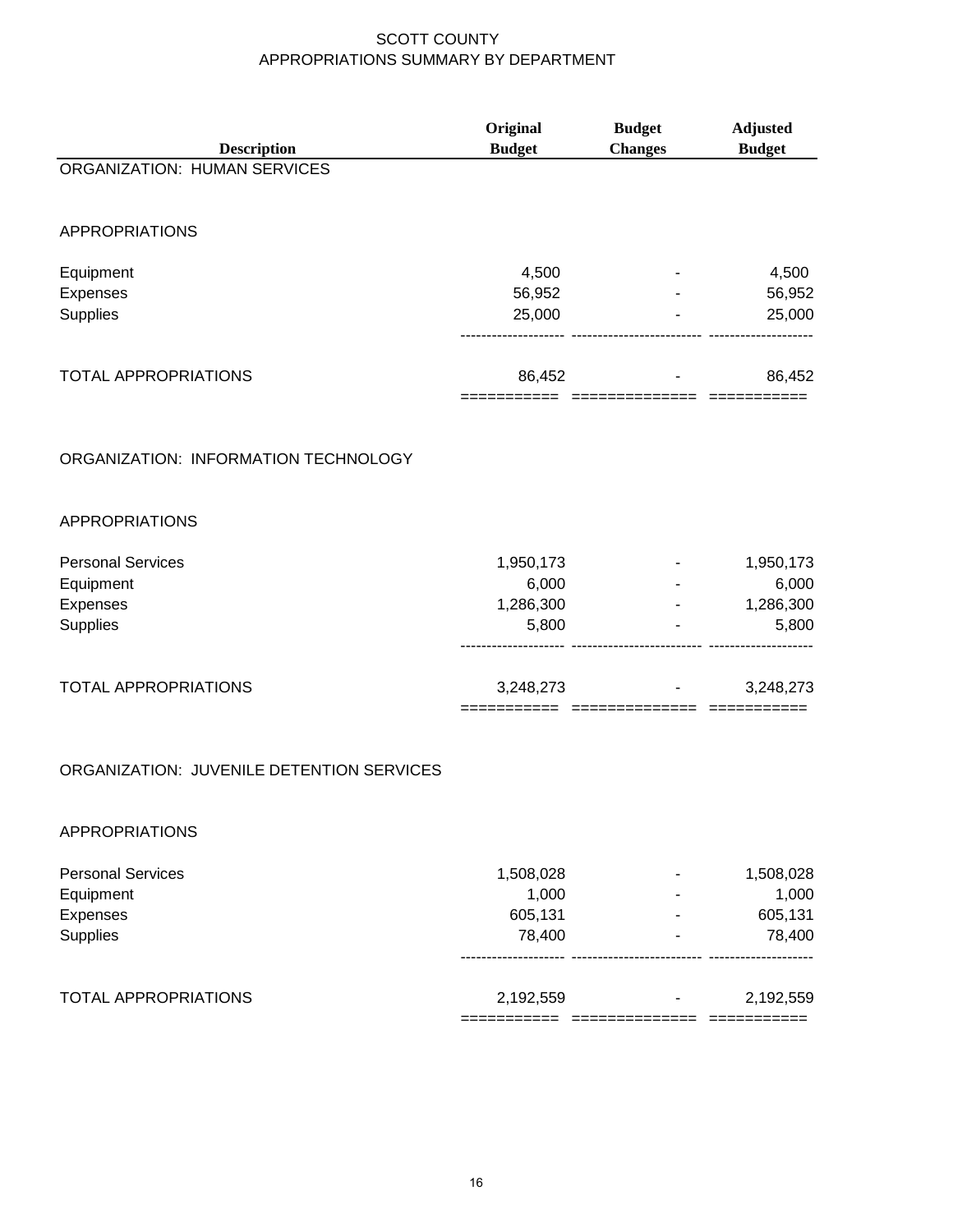|                                      | Original      | <b>Budget</b>            | <b>Adjusted</b> |
|--------------------------------------|---------------|--------------------------|-----------------|
| <b>Description</b>                   | <b>Budget</b> | <b>Changes</b>           | <b>Budget</b>   |
| ORGANIZATION: NON-DEPARTMENTAL       |               |                          |                 |
| <b>APPROPRIATIONS</b>                |               |                          |                 |
| <b>Personal Services</b>             | 585,800       |                          | 585,800         |
| Expenses                             | 835,450       |                          | 835,450         |
| Supplies                             | 2,500         |                          | 2,500           |
| TOTAL APPROPRIATIONS                 | 1,423,750     |                          | 1,423,750       |
| ORGANIZATION: PLANNING & DEVELOPMENT |               |                          |                 |
| <b>APPROPRIATIONS</b>                |               |                          |                 |
| <b>Personal Services</b>             | 485,625       |                          | 485,625         |
| Expenses                             | 58,900        |                          | 58,900          |
| Supplies                             | 3,200         |                          | 3,200           |
| <b>TOTAL APPROPRIATIONS</b>          | 547,725       |                          | 547,725         |
| ORGANIZATION: RECORDER               |               |                          |                 |
| APPROPRIATIONS                       |               |                          |                 |
| <b>Personal Services</b>             | 888,455       |                          | 888,455         |
| Expenses                             | 5,450         |                          | 5,450           |
| Supplies                             | 12,500        |                          | 12,500          |
| <b>TOTAL APPROPRIATIONS</b>          | 906,405       | ======================== | 906,405         |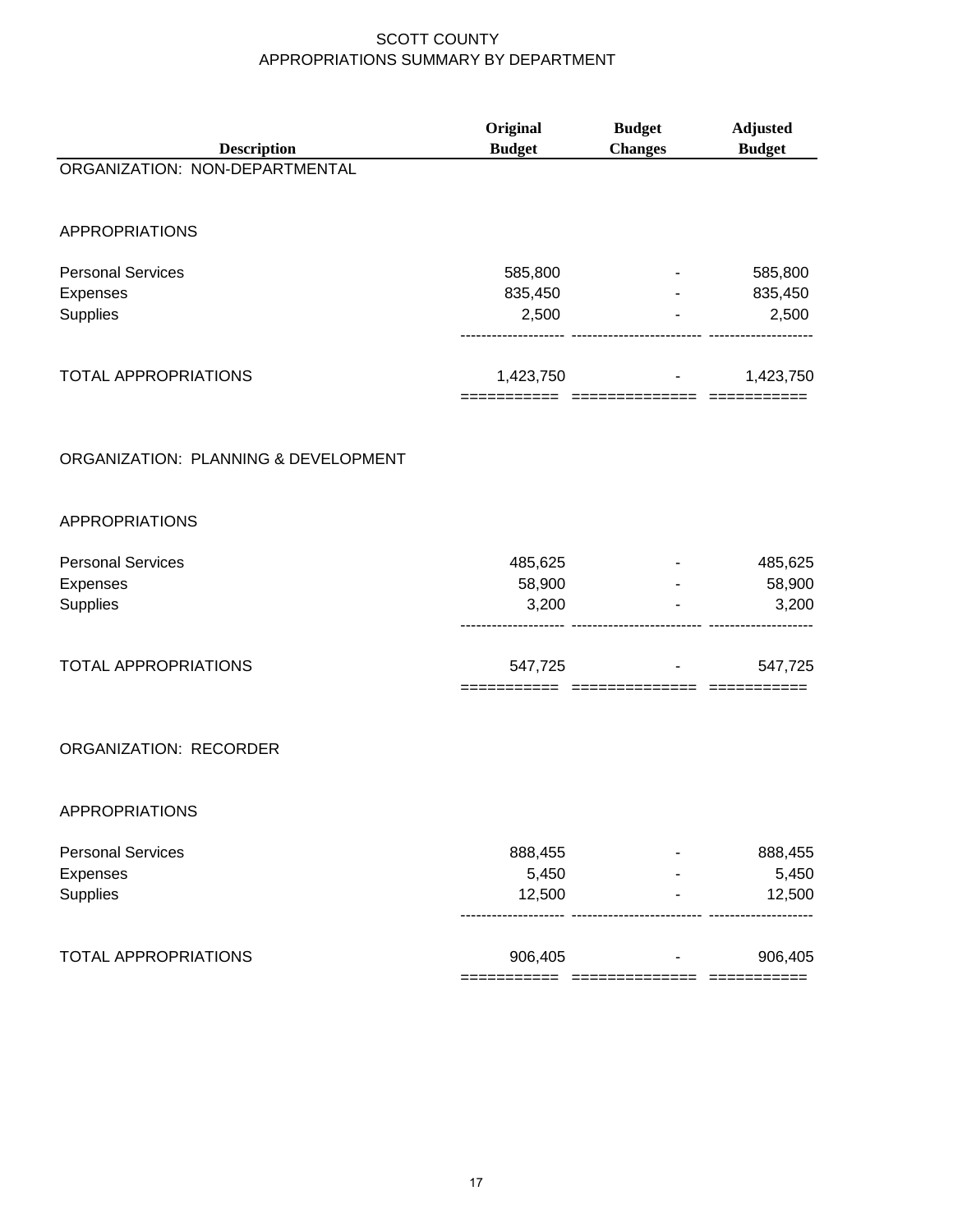| <b>Description</b>                                    | Original<br><b>Budget</b>              | <b>Budget</b><br><b>Changes</b> | <b>Adjusted</b><br><b>Budget</b> |
|-------------------------------------------------------|----------------------------------------|---------------------------------|----------------------------------|
| ORGANIZATION: SECONDARY ROADS                         |                                        |                                 |                                  |
| <b>APPROPRIATIONS</b>                                 |                                        |                                 |                                  |
| Administration                                        | 311,000                                |                                 | 311,000                          |
| Engineering                                           | 576,500                                |                                 | 576,500                          |
| <b>Bridges &amp; Culverts</b>                         | 345,000                                |                                 | 345,000                          |
| Roads                                                 | 2,992,500                              |                                 | 2,992,500                        |
| Snow & Ice Control                                    | 497,000                                |                                 | 497,000                          |
| <b>Traffic Controls</b>                               | 306,000                                |                                 | 306,000                          |
| Road Clearing                                         | 266,000                                |                                 | 266,000                          |
| New Equipment                                         | 750,000                                |                                 | 750,000                          |
| <b>Equipment Operation</b>                            | 1,444,000                              |                                 | 1,444,000                        |
| Tools, Materials & Supplies                           | 109,100                                |                                 | 109,100                          |
| Real Estate & Buildings                               | 150,000                                |                                 | 150,000                          |
| Roadway Construction                                  | 2,265,000                              |                                 | 2,265,000                        |
| TOTAL APPROPRIATIONS                                  | 10,012,100                             |                                 | 10,012,100                       |
| <b>ORGANIZATION: SHERIFF</b><br><b>APPROPRIATIONS</b> |                                        |                                 |                                  |
| <b>Personal Services</b>                              | 16,226,922                             |                                 | 16,226,922                       |
| Equipment                                             | 138,100                                |                                 | 138,100                          |
| Expenses                                              | 789,630                                |                                 | 789,630                          |
| Supplies                                              | 1,008,139                              |                                 | 1,008,139                        |
| <b>TOTAL APPROPRIATIONS</b>                           | 18,162,791                             |                                 | 18,162,791                       |
| ORGANIZATION: SUPERVISORS, BOARD OF                   |                                        |                                 |                                  |
| <b>APPROPRIATIONS</b>                                 |                                        |                                 |                                  |
| <b>Personal Services</b>                              | 355,741                                |                                 | 355,741                          |
| Expenses                                              | 29,600                                 |                                 | 29,600                           |
| Supplies                                              | 825                                    |                                 | 825                              |
| <b>TOTAL APPROPRIATIONS</b>                           | 386,166                                |                                 | 386,166                          |
|                                                       | =========== ============== =========== |                                 |                                  |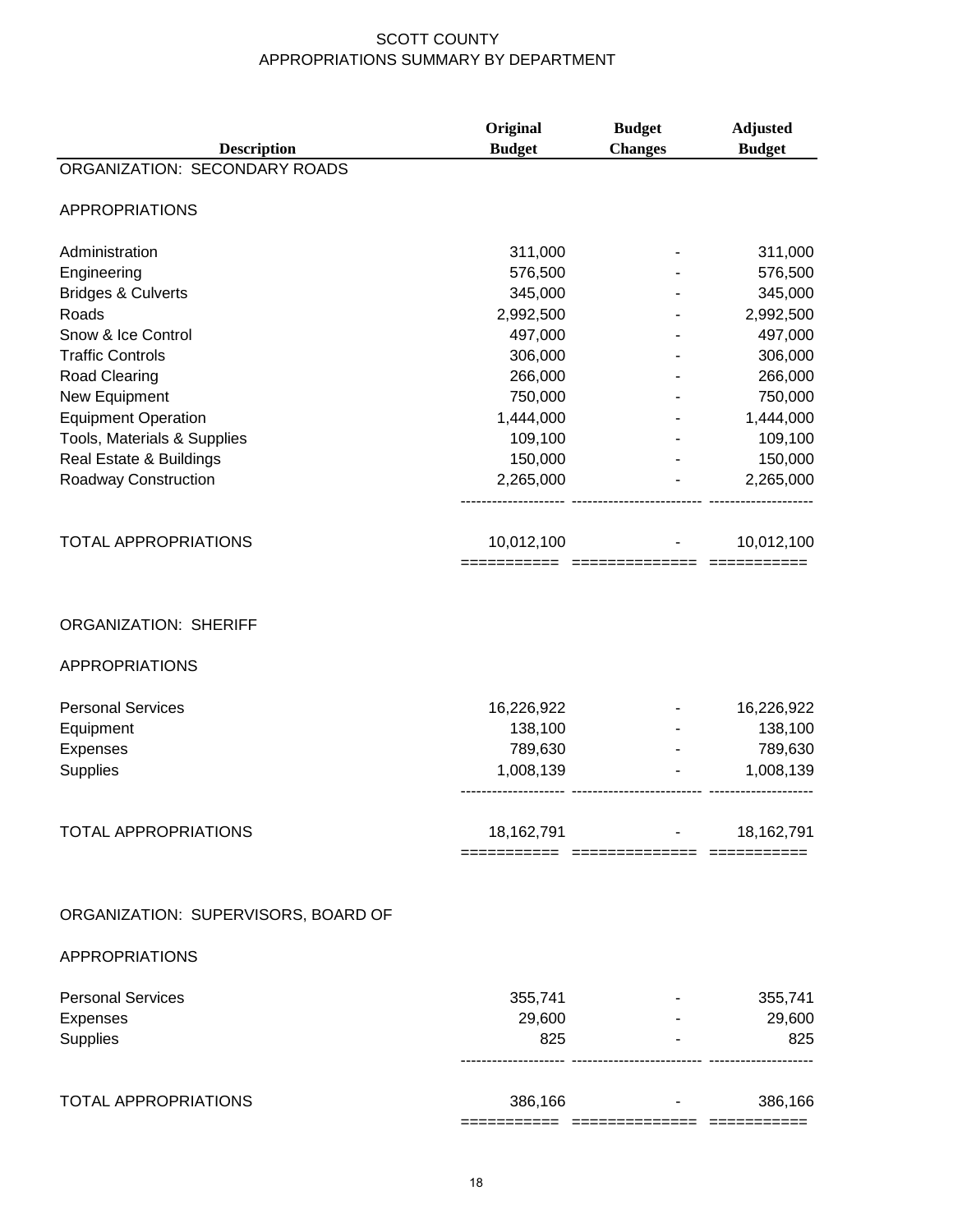| <b>Description</b>                             | Original<br><b>Budget</b> | <b>Budget</b><br><b>Changes</b>                      | <b>Adjusted</b><br><b>Budget</b> |
|------------------------------------------------|---------------------------|------------------------------------------------------|----------------------------------|
| <b>ORGANIZATION: TREASURER</b>                 |                           |                                                      |                                  |
| <b>APPROPRIATIONS</b>                          |                           |                                                      |                                  |
| <b>Personal Services</b>                       | 2,297,196                 | <b>Harry Corp.</b>                                   | 2,297,196                        |
| Equipment                                      | 1,200                     |                                                      | 1,200                            |
| Expenses<br>Supplies                           | 119,295<br>61,800         |                                                      | 119,295<br>61,800                |
|                                                |                           |                                                      |                                  |
| <b>TOTAL APPROPRIATIONS</b>                    |                           | $2,479,491$ -<br>=====   ===============   ========= | 2,479,491                        |
| ORGANIZATION: BI-STATE PLANNING COMMISSION     |                           |                                                      |                                  |
|                                                |                           |                                                      |                                  |
| <b>APPROPRIATIONS</b>                          |                           |                                                      |                                  |
| Expenses                                       |                           | 94,755 - 94,755                                      |                                  |
| TOTAL APPROPRIATIONS                           |                           | 94,755 - 94,755<br>========================          |                                  |
|                                                |                           |                                                      |                                  |
| ORGANIZATION: CENTER FOR ALCOHOL/DRUG SERVICES |                           |                                                      |                                  |
| <b>APPROPRIATIONS</b>                          |                           |                                                      |                                  |
| Expenses                                       | 688,331                   |                                                      | 688,331                          |
| <b>TOTAL APPROPRIATIONS</b>                    |                           | 688,331 - 1                                          | 688,331                          |
| ORGANIZATION: CENTER FOR ACTIVE SERVICES, INC. |                           |                                                      |                                  |
|                                                |                           |                                                      |                                  |
| <b>APPROPRIATIONS</b>                          |                           |                                                      |                                  |
| Expenses                                       |                           | 213,750 - 213,750                                    | 213,750                          |
| <b>TOTAL APPROPRIATIONS</b>                    |                           | 213,750 - 213,750<br>:============   ======          | 213,750                          |
|                                                |                           |                                                      |                                  |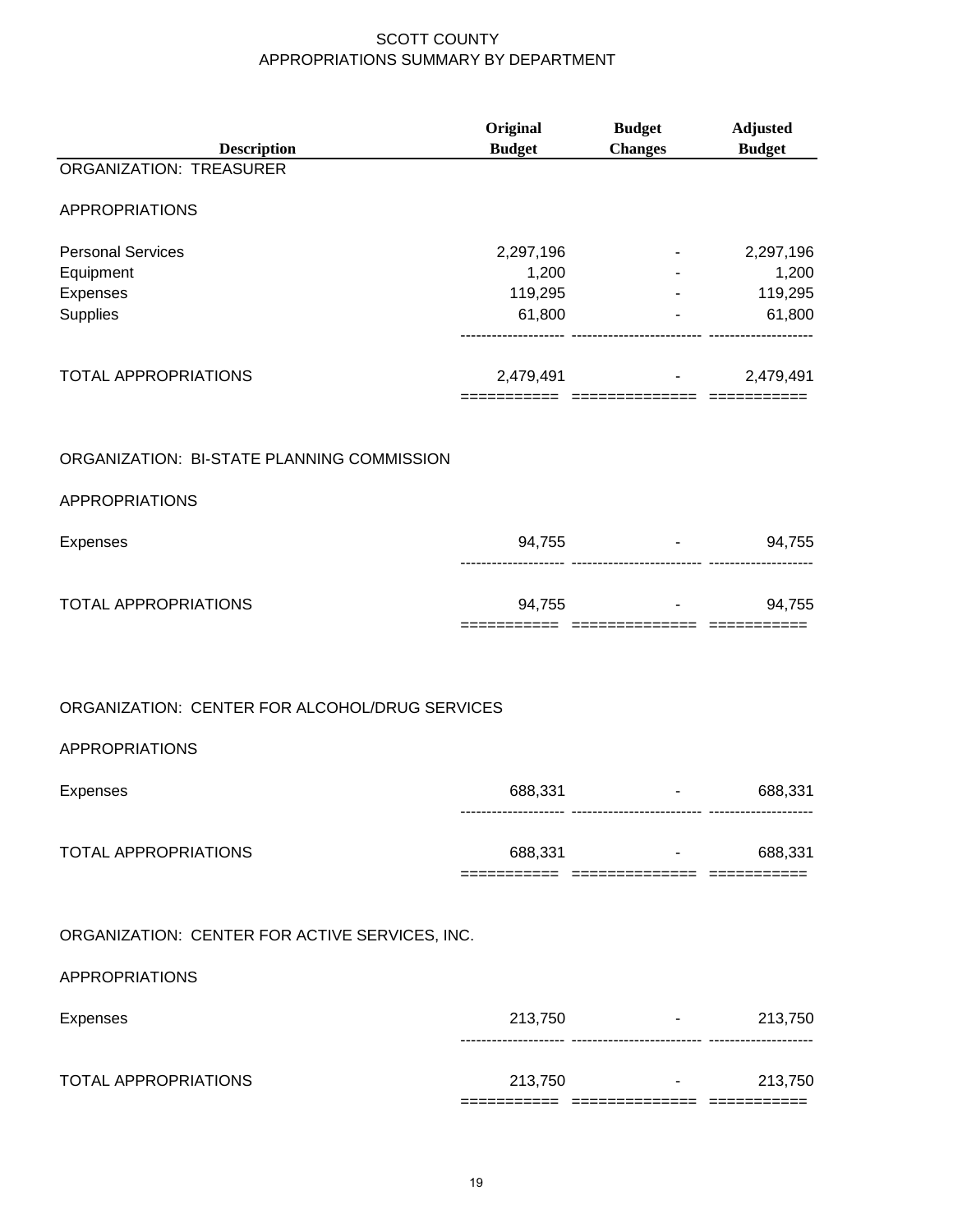| Adjusted<br><b>Budget</b>                   |
|---------------------------------------------|
|                                             |
|                                             |
| 302,067                                     |
| 302,067                                     |
|                                             |
|                                             |
| 20,000<br>and the state of the state of the |
| 20,000                                      |
|                                             |
|                                             |
| $-8,418,000$                                |
| 8,418,000<br>==== =============== ========  |
|                                             |
|                                             |
| 595,213                                     |
| 595,213                                     |
|                                             |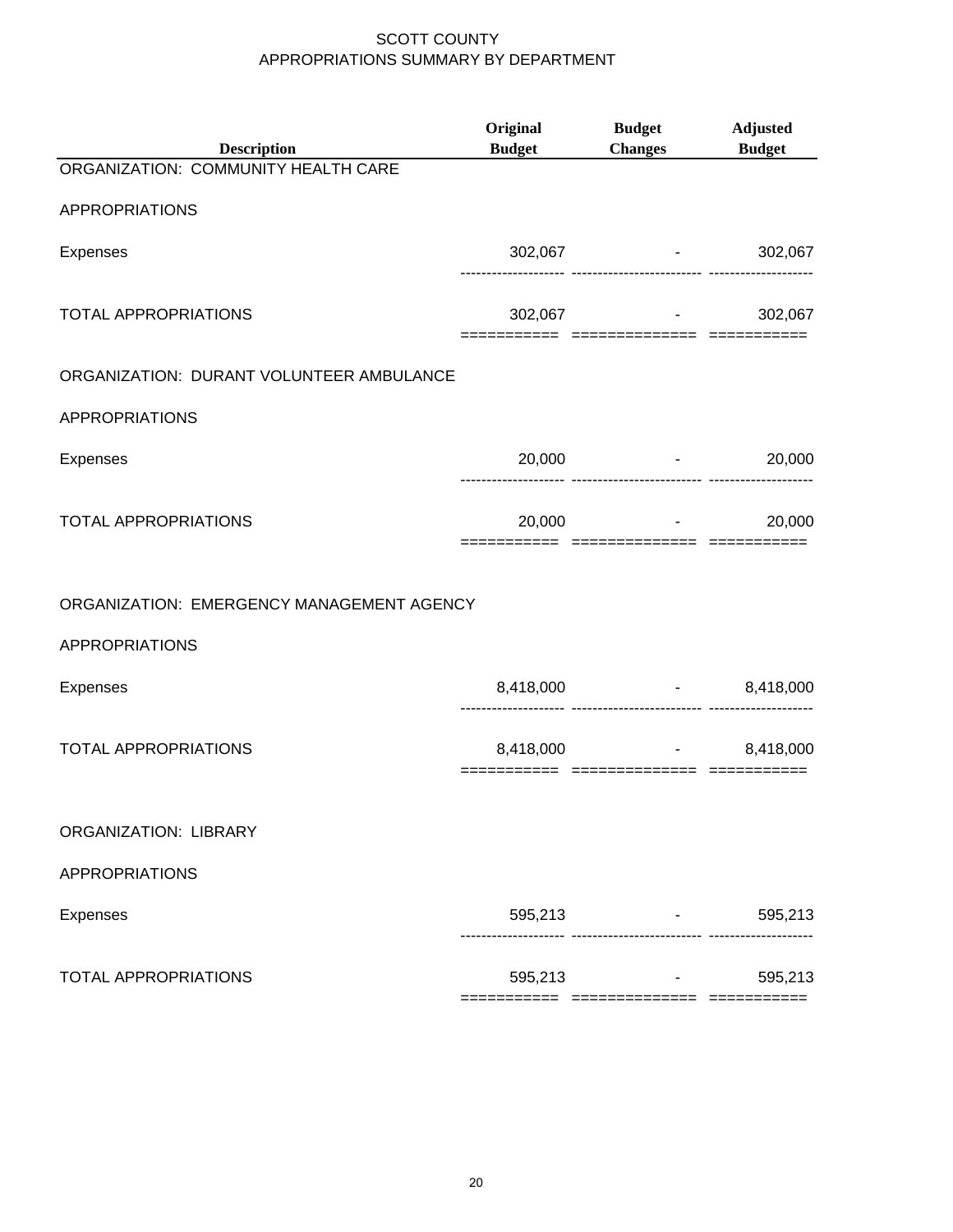| <b>Description</b>                                   | Original<br><b>Budget</b> | <b>Budget</b><br><b>Changes</b>             | <b>Adjusted</b><br><b>Budget</b> |
|------------------------------------------------------|---------------------------|---------------------------------------------|----------------------------------|
| ORGANIZATION: MEDIC AMBULANCE                        |                           |                                             |                                  |
| <b>APPROPRIATIONS</b>                                |                           |                                             |                                  |
| Expenses                                             |                           | $200,000$ -                                 | 200,000                          |
| <b>TOTAL APPROPRIATIONS</b>                          | 200,000                   | ======================                      | 200,000                          |
| ORGANIZATION: QUAD-CITY CONVENTION & VISITORS BUREAU |                           |                                             |                                  |
| <b>APPROPRIATIONS</b>                                |                           |                                             |                                  |
| Expenses                                             | 70,000                    |                                             | 70,000                           |
| TOTAL APPROPRIATIONS                                 |                           | 70,000<br>;=======  ==============  ======= | 70,000                           |
| ORGANIZATION: QUAD-CITY CHAMBER                      |                           |                                             |                                  |
| <b>APPROPRIATIONS</b>                                |                           |                                             |                                  |
| <b>Expenses</b>                                      | 74,000                    |                                             | 74,000                           |
| <b>TOTAL APPROPRIATIONS</b>                          | 74,000                    |                                             | 74,000                           |